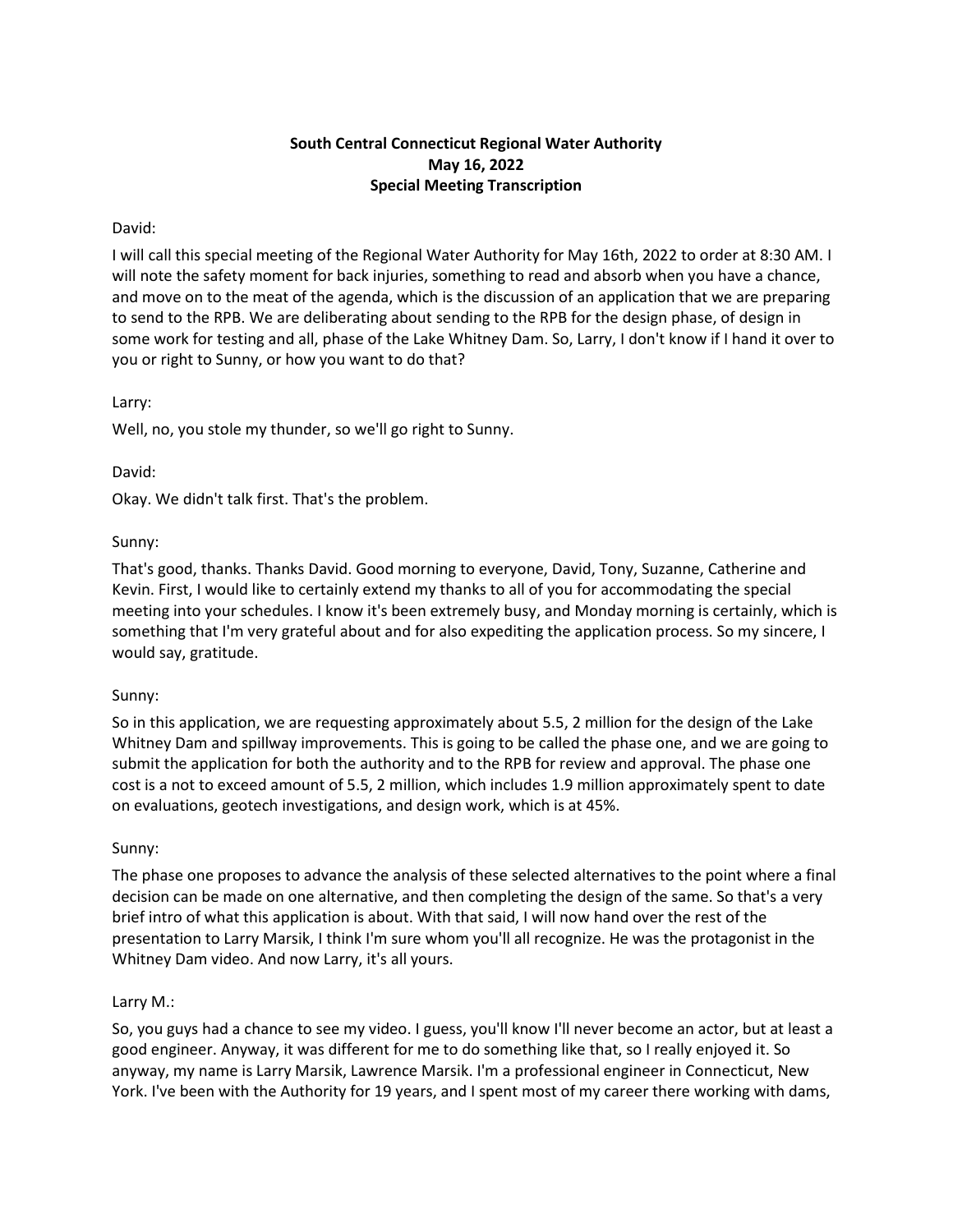all our dams. We have over 31 dams, some are very tall and some are very small. But today's project is regarding the Whitney Dam. So I'm probably just going to go over just some of the brief information. And if you have any questions, I don't know how you handle it. Is the questions, you wait till after the presentation or during the presentation? How have you handled it in the past?

## David:

Well, it depends. I think what we'd like to do is maybe have an overview from you, and then we can ask questions so that we maybe get some of them answered as you're moving along.

## Larry M.:

Okay. Okay. We have a PowerPoint presentation, so can we get started with that? Okay. So the dam was built in the 1860s, 1861. The bad thing is that there was no such plans ever. We don't even know if there was a design engineer who designed a dam back then. The dam was under a contract with Eli Whitney II, who was the factory owner just below the dam, McClellan, which is the contractor and also the New Haven Water Company. The dam was completed in '61. This to show you how old it is, is that Abraham Lincoln wasn't even president by the time the dam was built, I believe he became president just after that.

## Larry M.:

The reason for building the dam was, the New Haven was their first public water supply. And then also, Eli Whitney II had a factory who made guns for the civil war, and he used the water power for hydro mechanical to make his guns. Just soon as they finished the dam, the dam in 1864 was raised, because there was a drought and there were shortage of water, and both the New Haven Water Company and the factory could not run their equipment without water. So they raised the dam probably about four feet in 1864. Didn't make it wider, just made it higher.

#### Larry M.:

And I think in my video, you can see where we show you where we raised the dam. And then in 1917, the New Haven Water Company hired an engineer called Albert Hill. Great engineer, very good engineer, who extended the spillway. Was originally a 100 feet wide and made it 250 feet. And they did that, because that was very important. And at the same time, they needed more water, so they raised the dam again. Didn't make it wider, just made it higher. So those are the two things that happened in 1917. The dam's about 750 feet long, 43 feet high, and the spillway now after the 1917 improvement, is 250 feet long. The site is historic, and the reason it's historic, is because the Eli Whitney gun factory, Eli Whitney was the father invented the cotton gin, and the son who ran the gun factory, was the first to make interchangeable parts for the rifles that was used for the civil war. So he's known for the assembly of gun parts.

# Larry M.:

So that's why it's a historic site, and was done with Eli Whitney II involvement. The dam under the state's classifications of dam, the dam is classified as a high hazard dam, and that's the highest hazard and classification there is. And the reason for that is, if the dam was to fail, it would cause loss of life and significant property damage downstream. So the regional owns quite a few high hazard dams, similar to Gaillard and those dams. Like I said, the dam was raised a few times. We don't have plans during the original construction.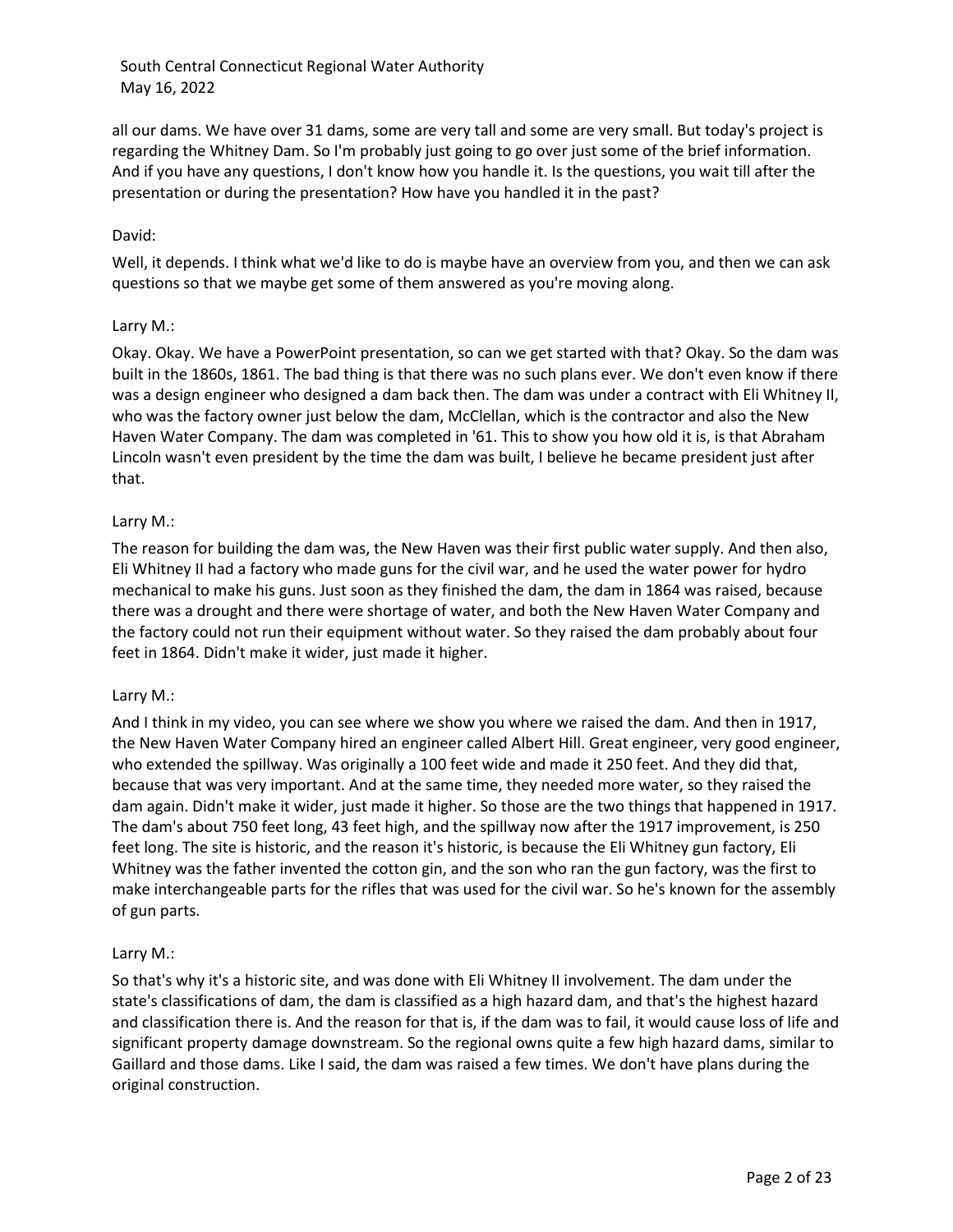# Larry M.:

So there was no stability requirements back in 1860. They didn't really know how dams actually worked back in 1860. So there was no stability improvements over the years for the dam, making it more stable. There was, it says, no spillway. We did have the improvements in 1917, but even with those improvements, the technology has changed over the years and we actually need bigger spillways. So want to change the slide?

## Larry M.:

So the need for this proposed action, we retain the services of GZA Environmental to do an analysis on the dam. And one thing they came up with, which we knew about, is that the dam needs to be designed for the probable maximum flood, which is 34 inches of rain over 72 hours. Design engineers like us, we call it the Noah flood. You never want to see that happen, because there's so much water, there's going to be a lot of issues. Just to give you an idea how much that means, back in '82, if I'm sure some of you remember the '82 flood, we had half as much rain, and there was considerable amount of damage back then on the '82 flood.

## Larry M.:

So this dam has to been designed for twice as much as rain that we got back then. I do have a picture. If anybody ever goes by or ever been around the Whitney, there's a bridge downstream, a covered bridge. And we have a picture of the water going through halfway up the windows on the bridge, which is unconceivable of something like that happening. And that was only the '82 flood. So the spill wave that's there that got wind from a 100 feet to 250 feet, is currently designed for what you call the 100 year storm or 150, somewhere in that ballpark there. That's way too small for what really needs to be done there. So our goal is to upgrade it to a 1,000 year storm. Ideal, if you're building a new dam, you would design the spillway for a probable maximum flood, but you can't do that here.

#### Larry M.:

So what we want to do, is to upgrade it to a 1,000 year, and then actually make the dam itself as a spillway. But to do that, you have to armor downstream of it, so when the water goes over the top of the dam, it doesn't erode out below the dam and cause it to fail. So that's our goal here to do that. Stability also is inadequate, because of raising the dam twice and not knowing what the initial stability was. We need to increase the stability of the dam. Very important. Then also, seepage. Seepage is important to control it. All dams leak, everyone. You can't build a dam without leaking. The problem is, you want to make sure that it's controlled. We did have a chance to show Larry what the seepage is out through the dam, and he didn't think it leaked that much, but all dams leak, and we have one of them that leaks also.

#### Larry M.:

So we just want to be able to control that. And then we've been monitoring, we have two gauges downstream that monitors how much it leaks. So the good part, it hasn't changed much over the years, but still, we want to make sure that it doesn't change in the future. The next thing is the useful life. Typically, useful lives for dams are a 100 years. As you've seen, a lot of our dams are over a 100 years. This one here is 160 years and it definitely needs to be upgraded to current standards of today.

Larry M.: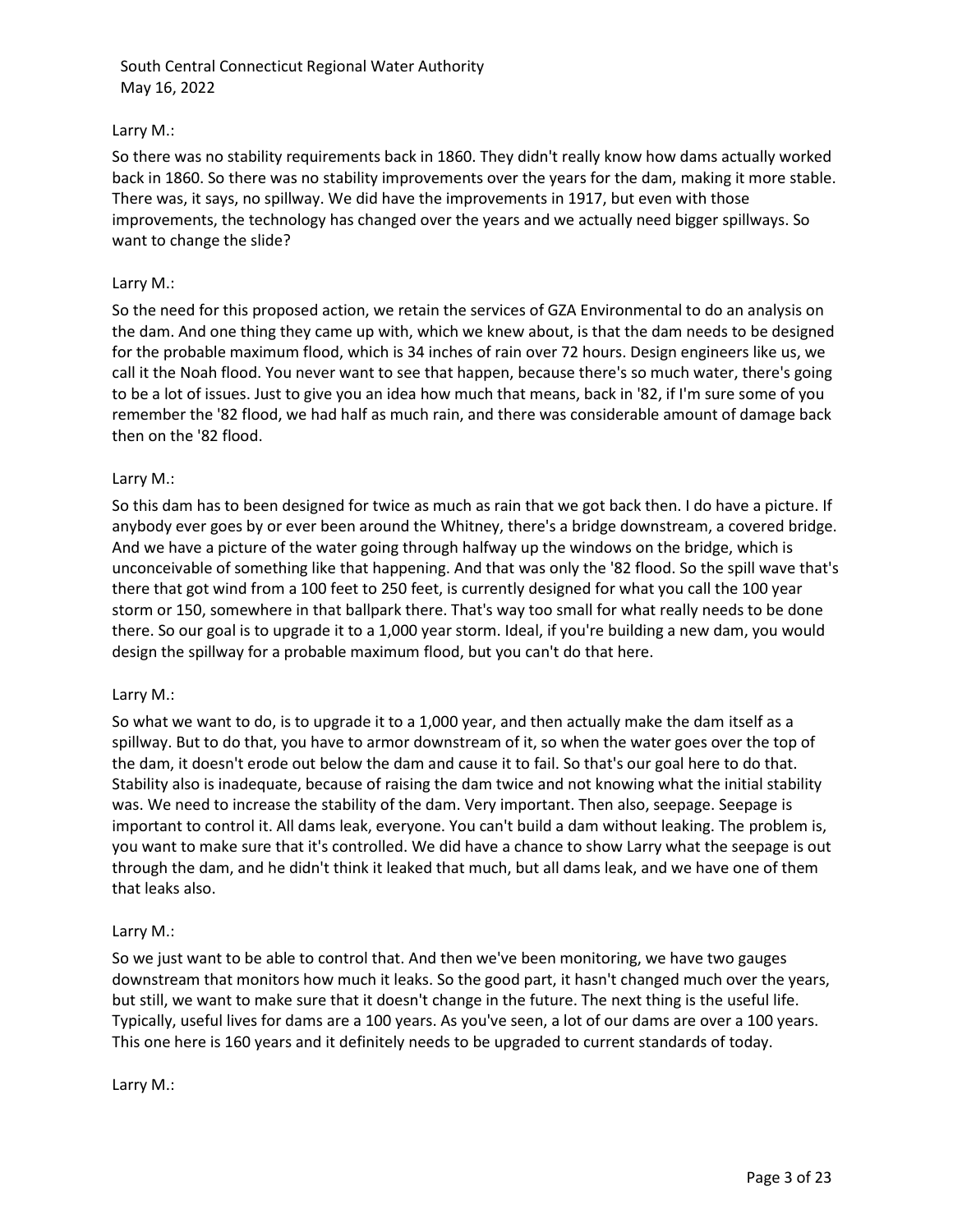The reason for the dam was to supply water to the Whitney water treatment plant, which is our new state-of-the-art water treatment plant, which we need to use it in case we have droughts and stuff. We do use it at a lower rate today, but it can produce a lot more water if we need it, especially during droughts. Given climate change today, been to a few seminars regarding that. And what they're saying is that we're going to have a lot of increased, very strong storms. So more rain at a faster rate. Then additionally, we're going to have more droughts than we normally have. So the peaks are going to be different regarding that. So we definitely have to make our dams stable in these higher storm events.

## Larry M.:

So the phase one rationale, why are we going to phase one? Well, under the current regulations, we can only spend up to \$2 million and we're at that limit right now. And we yet feel comfortable to go in front of the board with a dam design that we feel that we can control cost. And it's... Sorry. It's the best interest for the RWA. So we're asking for additional funds in order to control the increased costs, because right now, knowing after this COVID stuff, all the steel costs and all the material costs are outrageously high.

## Larry M.:

So when we started this project, we thought we knew what costs were, but today, the newer revised costs are extremely a lot higher. And at first, when we started looking at this dam, the costs were very low, but now it's getting up to be very high. So we want to make sure that the alternates that we choose to present in front of you, is the best alternate for the RWA. One thing that we're doing new under this phase one, is we're doing a new type of construction here. We're doing the early contractor involvement where contractors are on board. Usually what we do is, we design a project by engineers. We put it out to bid, and then we select the best contractor for the project. And this case here, we're going to select contractors... You can switch the next slide. And I'll go through the-

#### David:

Larry, before we go past that slide, Suzanne, you had a question. Was it on that last slide before?

Suzanne:

Yeah. Just to understand the summary, Larry, is that... Am I the only one here on echo when I talk?

David:

I'm hearing it from you as well.

Catherine:

I hear it too.

Suzanne: Yeah, okay. Here, let me do this. Does that help?

David:

Yes. That helps.

Larry M.: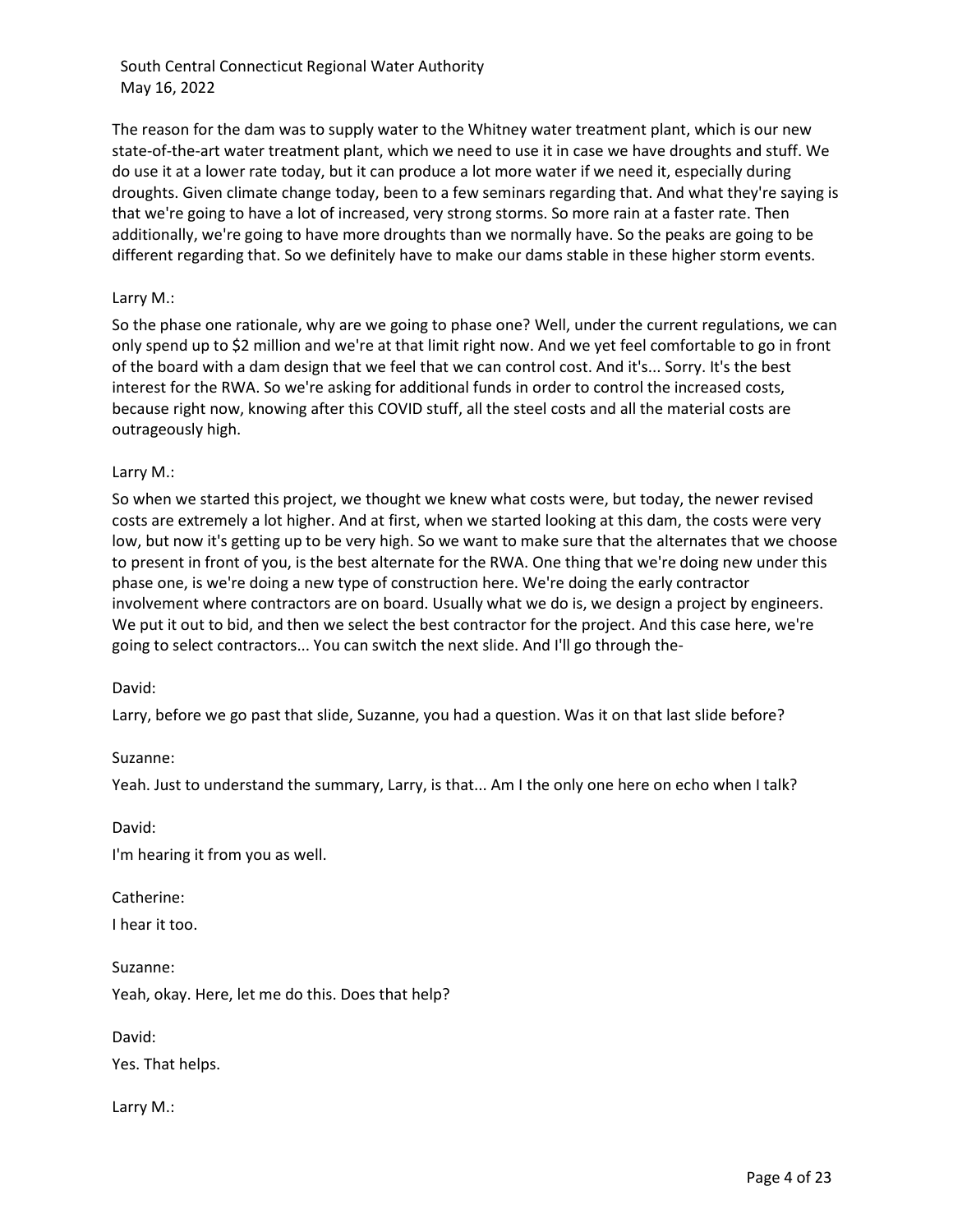Yes.

#### Suzanne:

Okay, great. I want to make sure I understand the summary. You were beginning this project and you were going forward with a certain plan. However, due to high inflationary costs, you are adjusting the plan. You'd like to get more money so that you can safeguard the completion of the plan through the process of the approval levels. And so therefore, you're coming back for that additional approval. Is that what I'm understanding?

# Larry M.:

We went through the process of doing some field investigation. So there's a program to go out there and drill holes through the dam to see how it was built, or at least get an idea how it was built. From that, we sit down and try to go over different alternates to see what alternate is the best interest for the RWA impacting the people, the environment, supplying water to the treatment plant. And we came up with something at 45% design. So we have a design at 45%, but at this time, because of cost and other things, we felt that, that may not be the final alternate to select. So we feel that we need additional funds to move forward from the 45% to at least a 90, 95% to come up with something that we feel that we can present in front of you, and we feel confidence in the estimates and the cost, and that it won't go over what we said it's going to be. But right now, we're actually shooting at a dart board, knowing what those costs are going to be.

Suzanne:

And so, what does a 45% design mean?

Larry M.: It's half design, about halfway done.

Suzanne:

Okay.

#### Larry M.:

That's what it means, it means halfway done. So a lot of the key elements in the design haven't been designed fully, it gives you the concept what we plan on doing in terms of what we want to do, but there are, just to let you know, as we looked at 30 alternates, even more than 30 on this so far, we come down to probably five or seven that we feel that are good, but we need additional funds to go forward, to find out what's the best design for our doing way to go forward with.

#### Suzanne:

Okay. So we've spent \$1.9 million so far on design, exploration, testing, et cetera, and we're about halfway there.

#### Larry M.:

Yes. Yes. So once we get to the second from last page, there's something we can show you that really adds to the cost, and I'll explain it when we get there.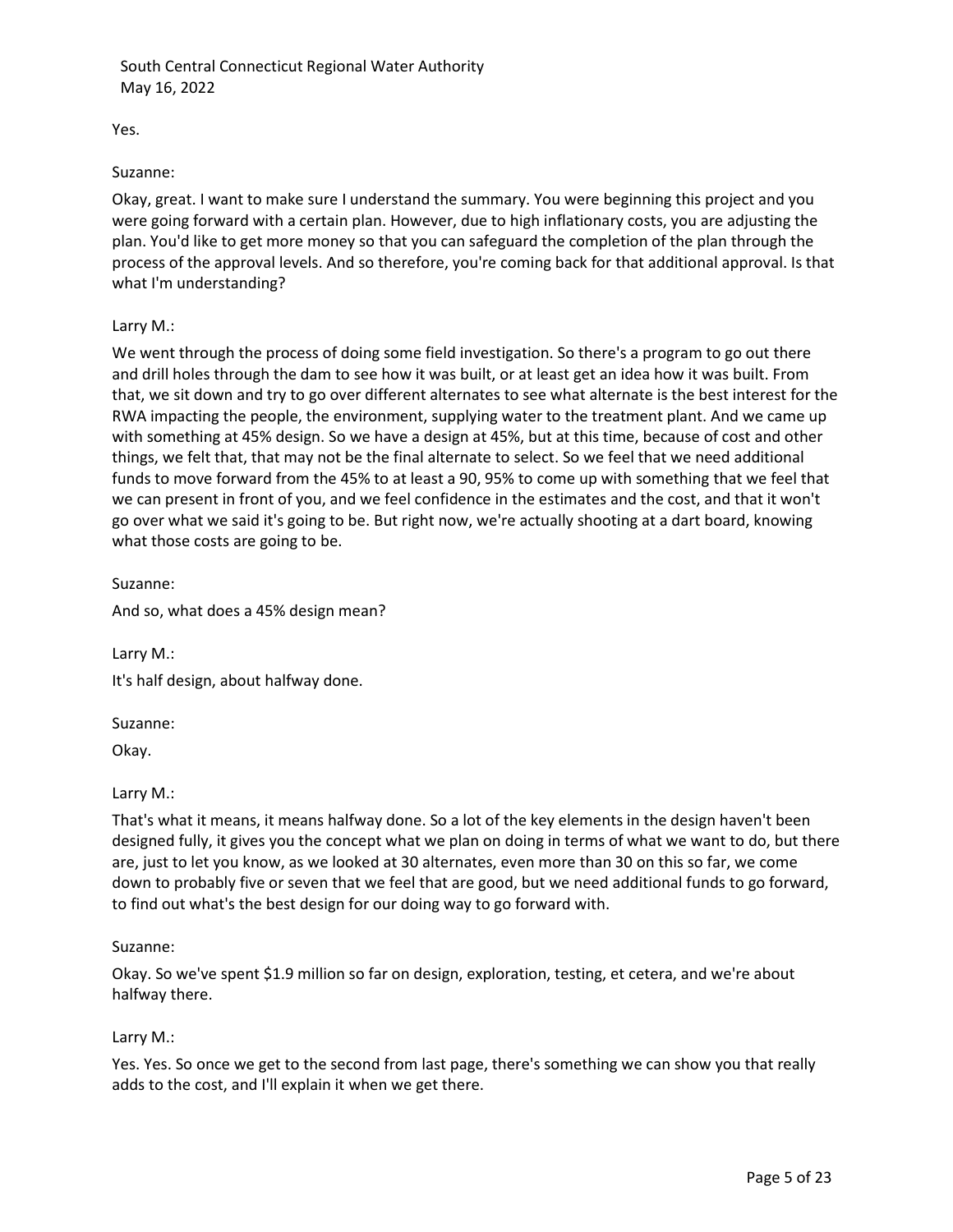Suzanne: Okay Larry, thank you.

# Larry M.:

So during the phase one, we currently have a set of plans that are 45% design. So many alternates are to add, and stability is the key thing here, is to add concrete downstream. That means to build something downstream, it's going to cover the existing face of the current dam, but it adds a mass concrete to hold it from sliding, or the dam overturning. And the same thing, our 45% design calls for a mass concrete upstream. So that's another alternate and that's the one we've currently gone with, but we're looking at possibly doing something downstream. We also looked at an independent new dam upstream, and I'll tell you some of the reasons between the existing dam versus a whole new dam. And then there's so many variations of those, but those are the basic of what kind of work we're going to need to do there.

## Larry M.:

So what we did is, and this is relatively new to RWA is to, we put together a set of contract documents for an RFQ, request for qualifications. And what that means is that we're going to go out there to the public, and we're going to ask for qualified contractors to do work like this. So we're probably going to get a dozen contractors that's interested in doing something like this, and we're going to select three out of them. And then from those three, they're going to help us go forward to the 90% design. And the reason for that is that we can get their involvement, because they may have ideas that we haven't looked at. So there may be another offer that we may look at that they have experience with, and it may save the RWA money if getting the contractors in there early. So some money's in there to pay them, to help us with the design, because the contractors really have the experience of building these things, and they may have some key things that we're not thinking about.

#### Larry M.:

So the intent is to get a contractor, early involvement contractors, three of them on board and award this early involvement to three contractors right now, only to help us with the design type thing. We didn't give them the project as of yet. One of the next item is called a grouting trial program to the existing dam. One thing that we found out during the investigation, that in all the previous engineers looked at the dam as being a solid mass of concrete. But if you go in there and you look at the dam, when I started drilling to it, I found out it wasn't. All it was, was they made a nice, looking at the face downstream, real nice face. They made a face upstream water side, and then they just fill the inside with just rocks, no mortar, concrete or anything, just rocks.

#### Larry M.:

And that's not a good thing. You want something to be solid. So one of the things that we're thinking about is grouting it, which means basically gluing everything together inside the existing dam. So that's an alternate that we're looking at also as part of the program. We may want to do upstream concrete, plus gluing everything together downstream, so it acts together, not acts separately. And then currently we've been doing community outreach program. We did an in-person program and a virtual program where we're trying to get the community to help us know what their needs are out there and stuff, what their concerns are in terms of noise, in terms of traffic. I know we have a school downstream, the Eli Whitney School there, and we told them that we're not going to bring trucks into their driveway and stuff. We're going to build a separate access road to get into the site without getting them involved.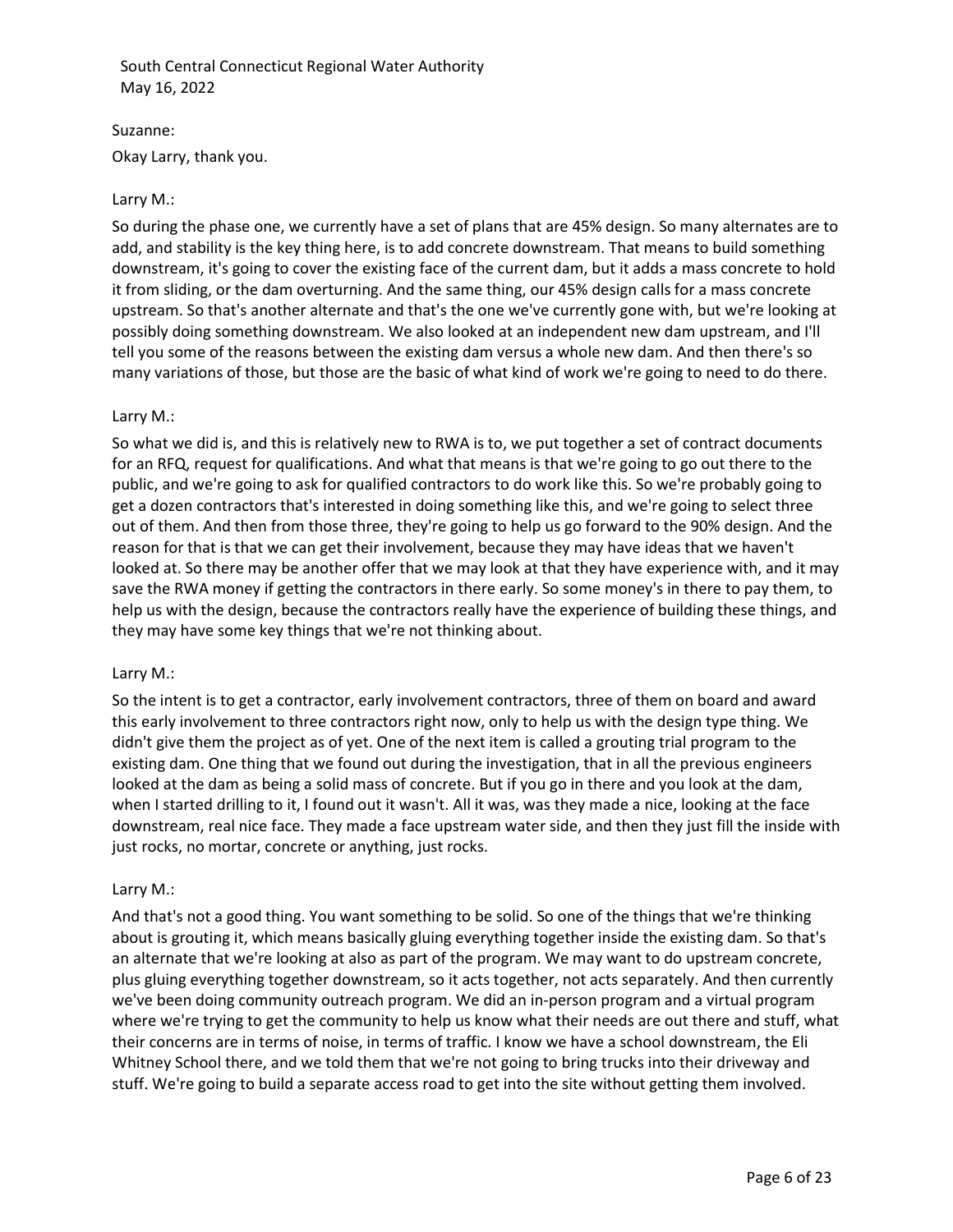# Larry M.:

So we're just looking at also the concerns of our joining neighbors and neighbors that are impacted by Whitney Dan. So far, it's been going very well with the community outreach. We got some ideas and stuff that we have to address when we're going forward with this. You could change the sheet. So again, we'll go back to the early contractor involvement. It's a delivery method different than what we have used in the past. Again, we're involved in qualified contractors during the design phase, we're thinking three. This contractor will help us tweak the design drawings and working plans, which will help us reduce the risk during construction.

## Larry M.:

Meaning that eliminating what you call change orders or reducing change orders. They're going to know more about the project, so when they give us a number, it's going to be a more exact number. When contractors don't know anything, they put a high number on it. So now they're going to know exactly what we're going to know, so their number's going to be truly a good number. So what happens is, once we have the three contractors, we know they're qualified, because we went through the qualifications for them. Now they're going to give us a number. So before we go in front of you guys again, we're going to know what their number is, and we're going to feel more confident going in front of you without any major changes to that. So that's what we plan on doing in the phase one. Okay, go to the next page.

## Larry M.:

So again, this early contractor involvement, our debate issues and RFQ to competitive market, meaning that we're going to go out there to the public and solicit contractors. The contractor's going to submit a qualifications package. Hopefully we get a dozen contractors. We're going to select up to three contractors that we want. I think three fits us well, more sometimes is not always better. So these three contractors, we're going to pay them to help us come to the final design. So all three will be involved into getting the project to the final design, and then they're going to submit a bid on the final package that we put together. So, the firm that we selected will be based on price and qualifications. Next page.

# Larry M.:

So when we looked at this cost, we're probably 1.8, 1.9 in terms of what we expended to date, we estimated 700,000 for completion of design and permits. Also, consultant fees, \$400,000, RWA fees, 400. Early contractor involvement, I told you that we were going to pay them, that we have \$200,000 in there to pay the contractors for their services to help us complete the design. And then, which is a big number here, the grout trial program, if needed. So if we select an alternate that requires the grouting of the existing dam, we have to do a program to see if the grouting's going to work. So basically, we're going to try to glue all the rock together, and if we don't glue enough of them, we're not going to feel confident that the glue is the right answer there. So we have to do a trial program, and that trial program is \$2 million. If in fact we don't need it, because we've selected alternate that doesn't need the rocks we glue together, we'll have \$2 million left over that we're not going to use.

#### Larry M.:

So that's how we came up with the 5.52 in terms of the cost estimate. So regarding schedule, we do have the contract developed already for the request for qualifications. And we figured that if once we get your approval, we'll go out to the public, and hopefully we can get three contractors on board by August of '22, that's right around the corner. Final design of the project, March 23. Before we can grout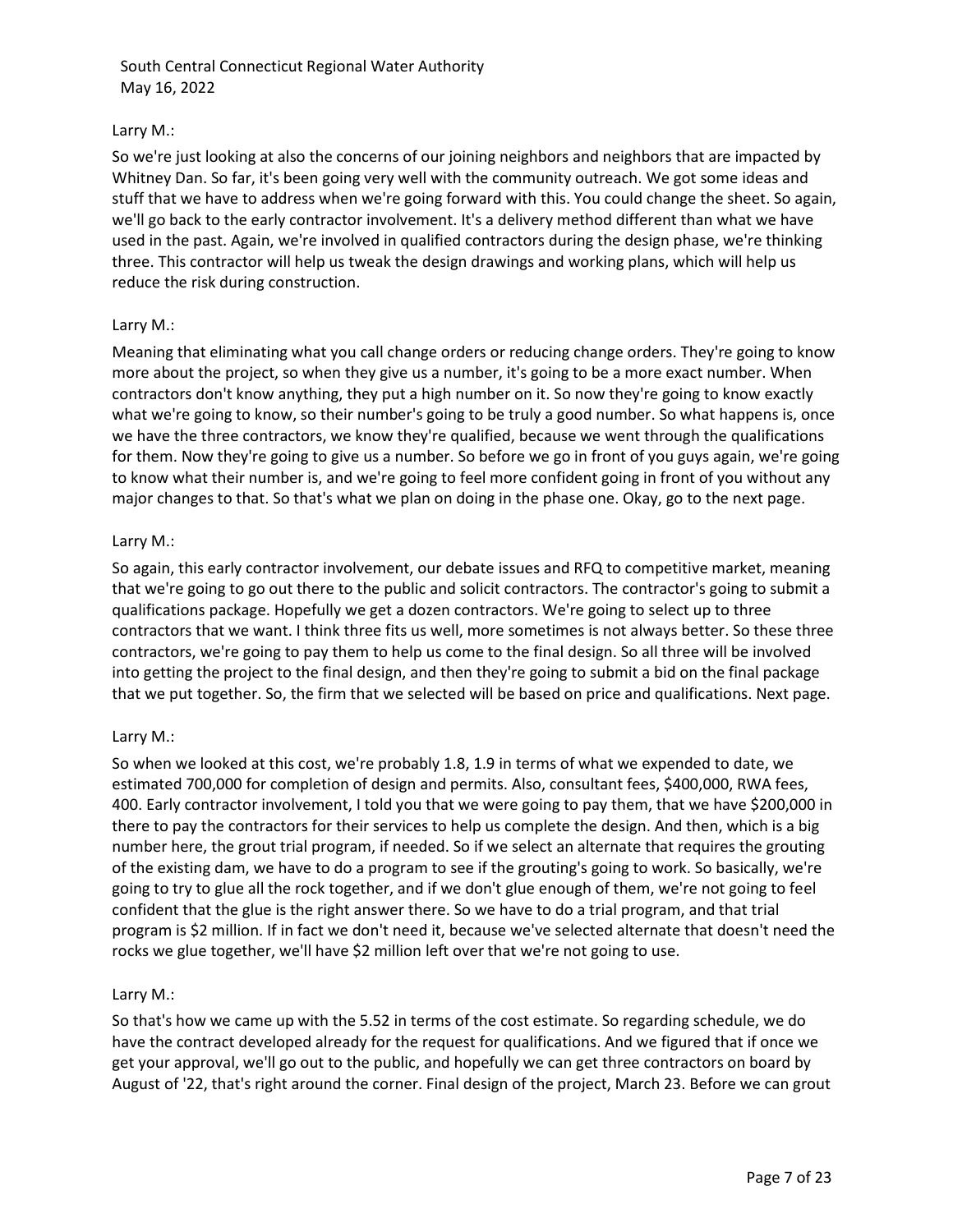the dam, we have to go get a permit for. And so, those two items may not, if we again, not pick a grouting alternate, then those two go away. But if they do, those are the dates that we anticipate.

# Larry M.:

And then we'll be in front of you back in November of 2023 with the real application, with a good number that we know what it's going to cost us to do. And then construction in '24 to '26. I don't know at this point, if we're going to go over the summaries of alternates, I don't know if it's needed. We again, downstream, upstream, new dam, there's a whole bunch of them, and I don't know if it's necessary to go through all these alternates, but if you want, I can do so.

#### David:

Well, basically I think, let me see if I can summarize and understand. You have a project that's really larger than most, any project we've had, maybe with the exception of the Whitney water treatment plant.

Larry M.:

Yes.

David:

And so you're looking at alternatives, more so than usual, and therefore it's costing a little bit more money than usual to do that. But I think if you look at the \$5 million in design and testing and all, it's still going to be within that 10, 12% of the overall project, which is not unusual. So the savings we might have gotten for a larger project on this aspect of the cost is being used up by the fact that we're trying more alternatives. And I think that's good.

David:

I think, the alternatives, I like obviously the lower range one, \$38 million, but you've got to do more testing on those and see if that can work and involve the neighbors to the degree that is important. And SHPO is also involved in it, the historical group from the state I understand. The OCA has been given a primer on this and he's really a construction contract expert, so hopefully he's helpful in some guidance on that as well. It looks to me like you're asking us for permission to move forward with testing out alternatives and getting the design more complete so it's almost ready to go out to bid.

Larry M.:

That's correct.

Sunny: Absolutely. Absolutely.

Larry M.:

Actually, before we come in front of you, you're going to have a contractor that's going to give us a number that we can go in front of you that we can live by. So it's going to be a lot better than to typically we'll go in front of you, we're just guesstimating what the contractors' cost is going to be. So this time we're going to have actual cost. So it's a better plan.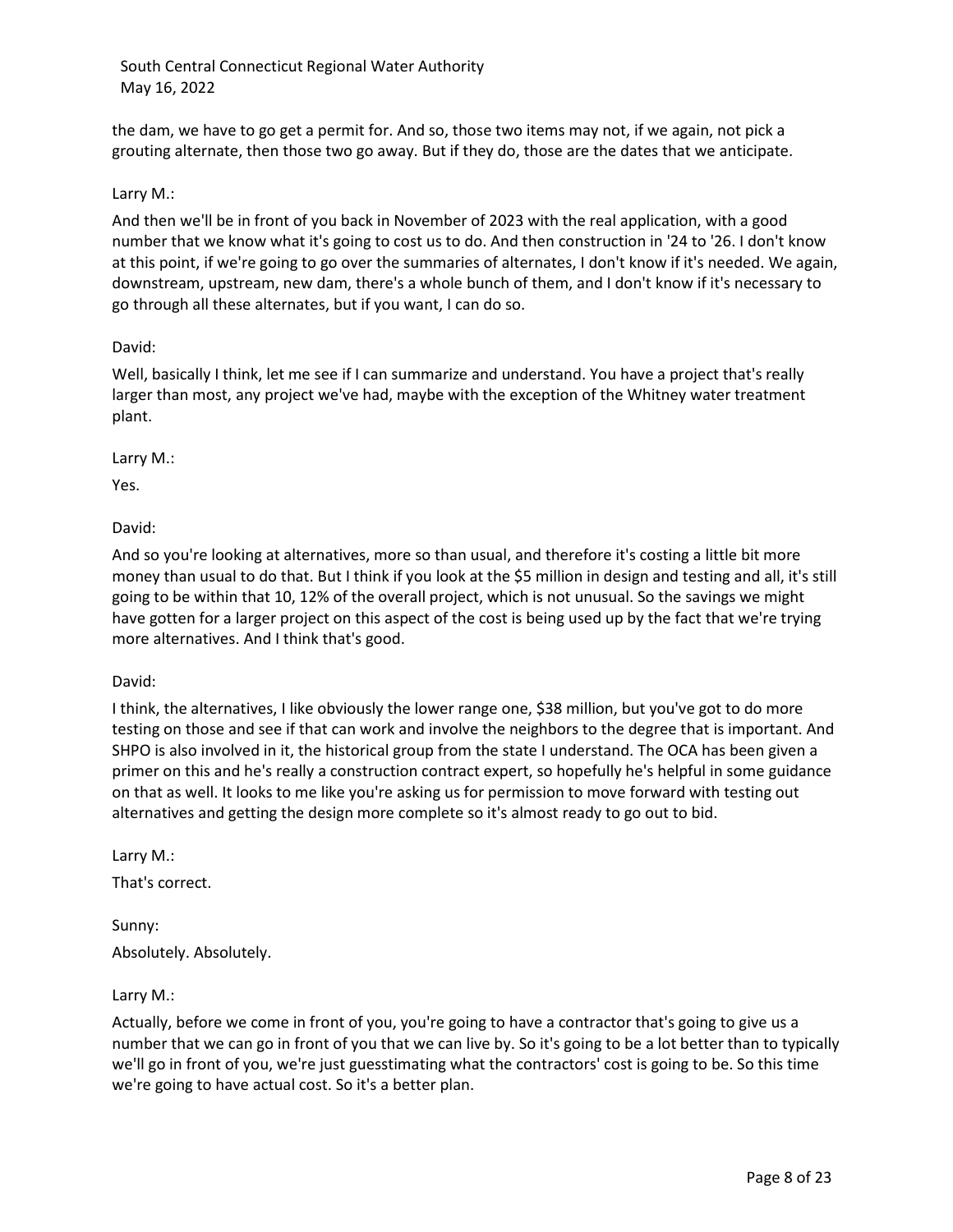David: Members, what are your thoughts?

Kevin:

Hi, good morning, David-

David:

Morning, Kevin.

Kevin:

... and Paul. Hi, it's Kevin. Larry Marsik, I really appreciate the history and the background and all the work. And I think it was presented very well, so thank you for that. I have more of a general question. And my understanding is that we started, or management, or may previously had been Ted Norris, started with his team looking at one A way or one way to resolve the dam issue. And that, that thought process has changed to possibly several different ways, which obviously Larry had just gone over some of the different alternatives.

# Kevin:

But I'm wondering, is where we're at today as a result of because we started in one direction and now we're considering other alternatives, or is it because of the decision making process that was used, or I guess my second part of that question is, what is the decision making process that is used generally speaking? And maybe that's a question for Sunny when you're starting these projects so that you have less than 30 alternatives by the time you reach a certain point. I'm curious on that, but I really appreciate the background. Thanks.

# Sunny:

Yeah, sure. Thanks Kevin. Good question. I think typically, I mean any design project, we do look at many alternatives. So in this case, as Larry mentioned, 30 alternatives were examined. But because of, at that time when the cost was considered when it went back and looked at all the background information, the cost were not that critically high. So it was ranging around 10, \$20 million. Then I would say when was envisioned in 2017, '18. But I think the cost have crept up, and now the costs are really going up every day almost. So we really had to go back and sharpen the pencils a little bit and look at what options can we look at, and to see which would actually give us the best, I would say, bank for the buck.

# Sunny:

And the reason why we did not really go with one of the lower options that you see as \$38 million, was whether SHPO would actually go along with that option. So, having the historical facade, could have been, I would say bottleneck, which we may or may not have been able to cross, but today looking at the cost itself, was one of the primary driving factors. We said, "Hey, you know what, it's worth looking at an option to explore further, because it could actually double the price." So, if you look at the last slide, that slide will range from almost 38 to \$65 million. So, one of the options that I think earlier Ted was more gearing towards, was the upstream dam and also a cofferdam at Davis Street.

Sunny: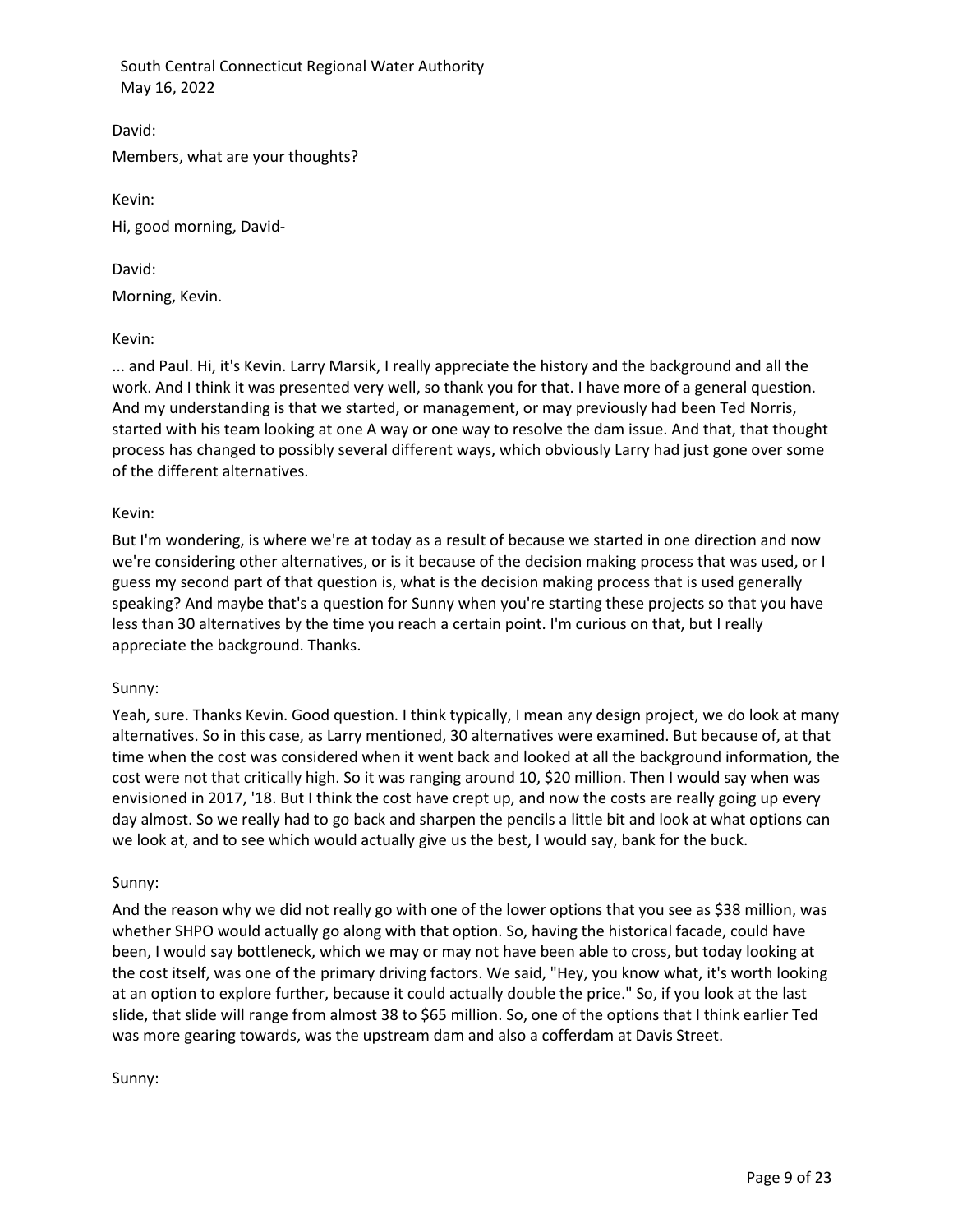So, not only that has a higher cost option, it also has a lot of other, I would say, traffic related issues, environmental concerns, lowering, I would say, the upper basin of the reservoir. So many other impacts do come into it. So we, I would say, looked at it in a different fashion. And we said, "Okay, why don't we look at the downstream option?" And I think one of the downstream options was also suggested by GCS. Initially, when this whole, I would say, the design cropped up over three, four years ago, GCA did suggest, I would say, the downstream option, but because of the SHPO issues, it was put on the back burner. So we took it up and we said, "Hey, you know what, this is an option we should examine now." And that was the decision making.

## Sunny:

Going forward too, I think we would look at two or three options. The design itself is pretty much, I would say, a lot of design is not going to change, except when it comes to the concrete buttresses and the cofferdam, as well as the index structures and things of that sort. So when we go forward, the existing geotechnical work that's being done as part of the \$1.9 million would be useful to us. There was a lot of soil boardings, and things of that have been already accomplished. And those information will always be useful in completing the design. So the drawings, which we will advance, will be the ones that we will select out of these six alternatives. And as we have already presented the alternative, which is the cheapest at this point, is the one that we are all, I would say, as a team, we are actually looking at it as a very viable option.

#### Sunny:

There are going to be challenges to it construction wise, for sure, and that's where the ECI contractors would come in to mitigate that risk. So the downstream option too, is not without risk, at least construction risk, but we are going to bring in the ECI option to mitigate that risk, because I don't think the ECI has ever been done before. And so, that'll be another new one, which we are going to do as a contract delivery method. So bringing in the contractors, taking their intellectual property, and what we have done is, in the RFQ, we are giving them an incentive of \$50,000 for pretty much their intellectual property. So they're going to sign off an intellectual property, give it to us. So even if say contractor A has an idea, which we are going to implement as part of the contract documents, contract C is going to be the lowest contractor.

#### Sunny:

"The contractor cannot come back to us and say, Hey, you took my idea, and now contractor C is going with it." So, by giving this \$50,000 incentive to each one of those contractors, their intellectual property remains with us. In that way, that's the idea behind the \$200,000. It's actually 150, the way the contract language for RFQ is worded, it's 50,000 for each. So they sign off on all, I would say, the intellectual property to us so we can incorporate their ideas. And one of those three would be the winning guys, but we can actually use ideas from the other guys to make our risk go down, at the same time, lowering the cost. So it's a little different in the way we are approaching the design and it's a little different the way we are approaching the construction as well.

Larry M.: So, just one thing-

Kevin: Okay. Thank you.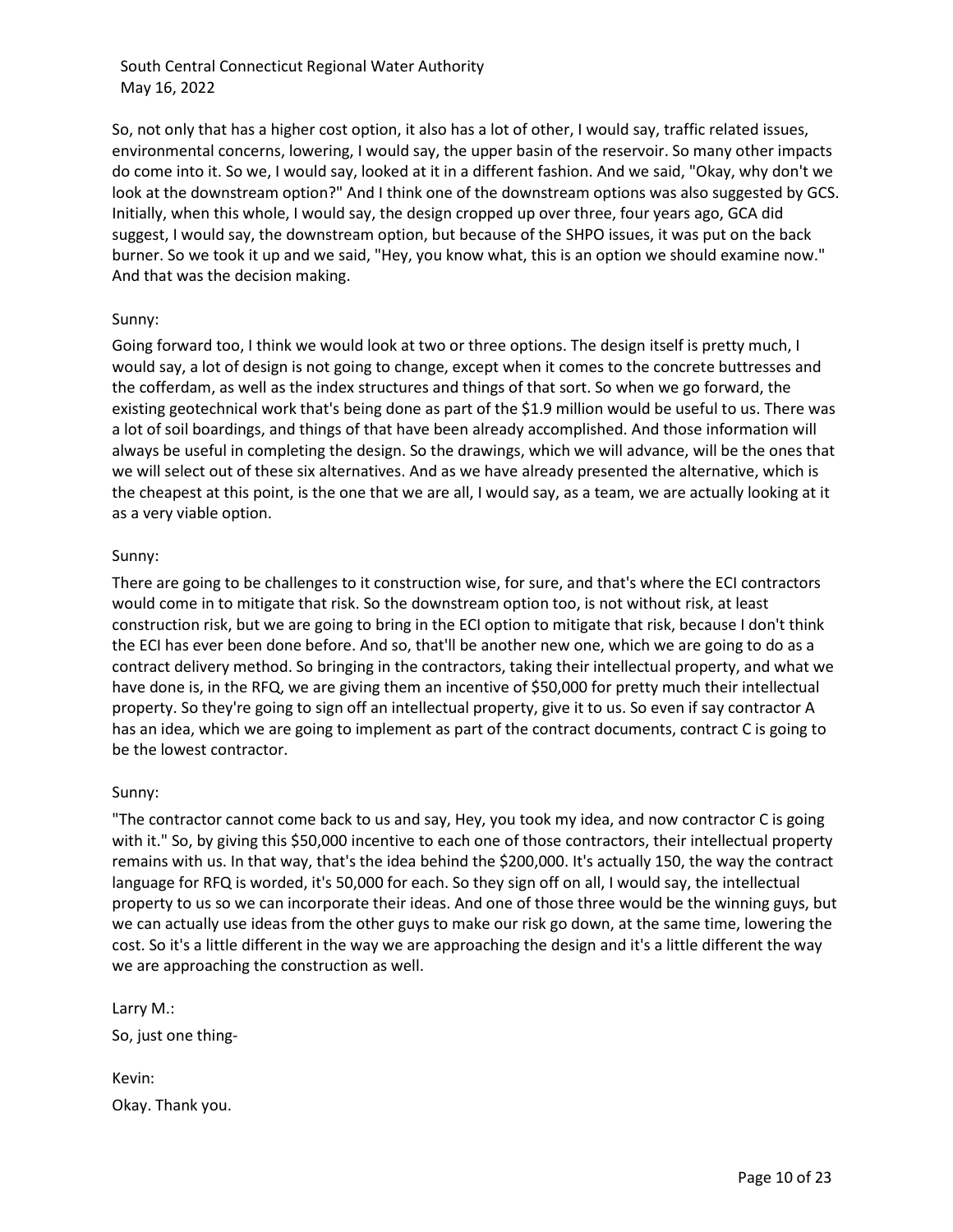Larry M.: I'll just add one thing.

Kevin:

Oh, go ahead.

# Larry M.:

On the summary sheet, option three is the one that the 45% design drawings were based on. So just to give you an idea what road we're traveling down. And then also, the 30 alternates that I mentioned, was a variation a lot, changing a cofferdam here, putting a different cofferdam here. So they're all not all new starting from scratch alternates, they're variations from the basic design concepts, upstream, downstream, new dam type things. So I just want to let you know that, we looked at 30, but there's variations in all of them.

# Kevin:

Okay. Thank you Larry, and thank you Sunny for that detailed explanation, I really appreciate it. I just have one other question. I know everyone, I know that the focus is on the engineering of the dam, but what percentage of a factor in this whole process does SHPO play, and what the neighbors want, versus what would satisfy what we need to do? And I know everyone wants an attractive dam as well as obviously the critical point is a dam that's going to work for another a 100, 120, 200 years safely, but does SHPO or the neighbors have any veto power over what we finally decide? Or do we, at some point in time, do we say we appreciate all of the comments, but we have to go in this direction for the following reasons, or can they stop the project? How does that work?

Larry M.:

Sunny, can I answer half of that anyway?

Sunny: Yeah, that's good.

# Larry M.:

Regarding the SHPO, we need a Connecticut DEEP permit, D-E-E-P permit, and we also need what we call an Army Core permit. Army Core requires shipper approval. So yes, they could stop the project if SHPO isn't on board with us. So regarding the public, Sunny, you may want to answer that one.

# Sunny:

Yeah. See both, I would say, for SHPO, they give, I would say, a tacit approval in a sense, we don't really have to get a permit from SHPO, but US Army Core cannot give a permit without SHPO saying they're okay with it. So, in that way, there is a hurdle which we will have to cross. With regard to the community, as Larry pointed out, we did have, I would say, two meetings. One virtual, Steve Mongillo was presenting both of them, and one, I would say, in-person. Both of them were pretty decent. There were a few folks who were actually interested in the historic facade, and one was the Director of Whitney Museum right now. The rest of, I would say, the folks who turned up, was asking questions more related to the some sewers, and a few people are interested in how long the construction will be, what will be the impacts on the sidewalks, and will we be able to walk?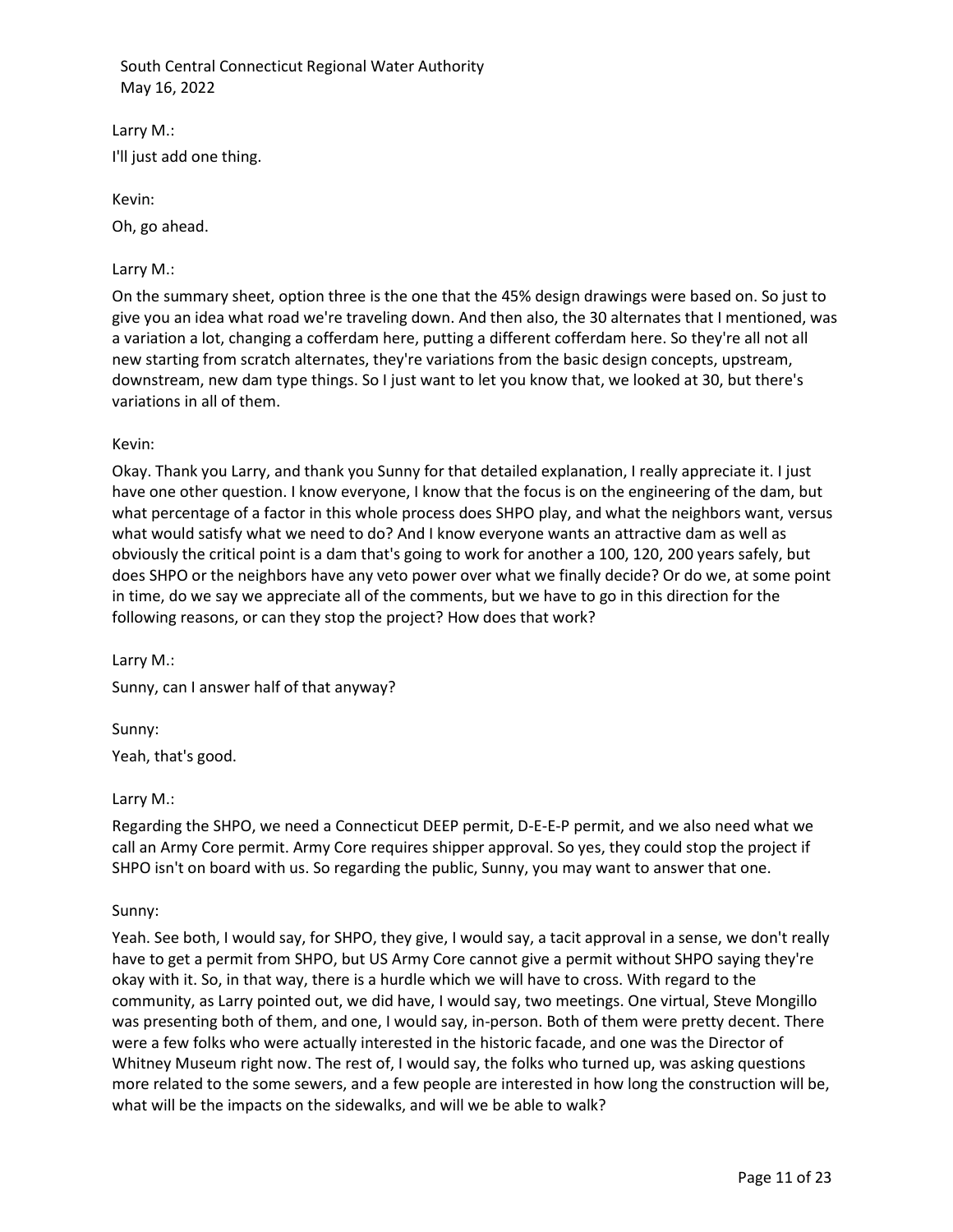## Sunny:

There were some issues, concerns about noise pollution and things. So, it was something that was, I would say, a little pleasantly surprising to us, that they didn't really bring a lot of, I would say, issues which Kevin, you just mentioned along the SHPO lines, but 80% of the questions, some of them were directly town related. They were all, I would say, are the roads going to be done again, or the bridge is going to be done again? So we, I would say, let them know that these questions were better addressed by the town, because this Whitney Dam is not going to really address those issues. So, we did have a few concern, I would say folks, but not to the extent that we were expecting we will have.

## Sunny:

But it is work in progress. And I think our next meetings would be with SHPO to, I would say, sound this idea off and see what they feel. And perhaps I think, in earlier, I would say, budget sessions, we did have a meeting where we did say that if we have to do some kind of a facade that looks like the existing facade, like the stone rubble masonry out there, we might be able to give them that in some fashion or the other, taking into consideration what the costs are for that.

## Sunny:

So, that'll be part of the exercise of this \$5.2 million as well. So this \$5.2 million, we will try to build some market panels and bring shipper out there and tell them, "Hey, you know what? We can preserve the existing one, but we can actually give you a new one which looks close enough to the existing one." So as part of this phase one application, we intend to do some mockup panels, like a  $10 \times 10$  mockup panels, so they can come out to the site, look at it and say, "Hey, you know what? This is acceptable. You know what, go ahead and put the downstream gutters." So that is the alternative which we are looking at right now. Larry, if you want to jump in, please do.

David:

If Catherine, Kevin, you still have more questions?

Kevin: Not right now. Thanks.

David: Okay, thank you. Catherine?

#### Catherine:

Yeah. Thank you, Larry and Sunny for making this complicated project seem a little bit more understandable. I do understand, I mean, it's clear to me that not having the original plans, will make it a little bit difficult to try to figure out exactly how this dam was constructed in the first place. I'm a little concerned, well, and I know I'm still using that, I'm new, excuse again, but the original estimated cost was \$10 million, and now we're looking somewhere between close to \$40 million to over \$60 million. Is that all supply chain challenges and increased costs, or is it just that what you discovered in your investigation, has increased the cost? And I do have some follow up questions.

Larry M.: Sunny, can I answer that one?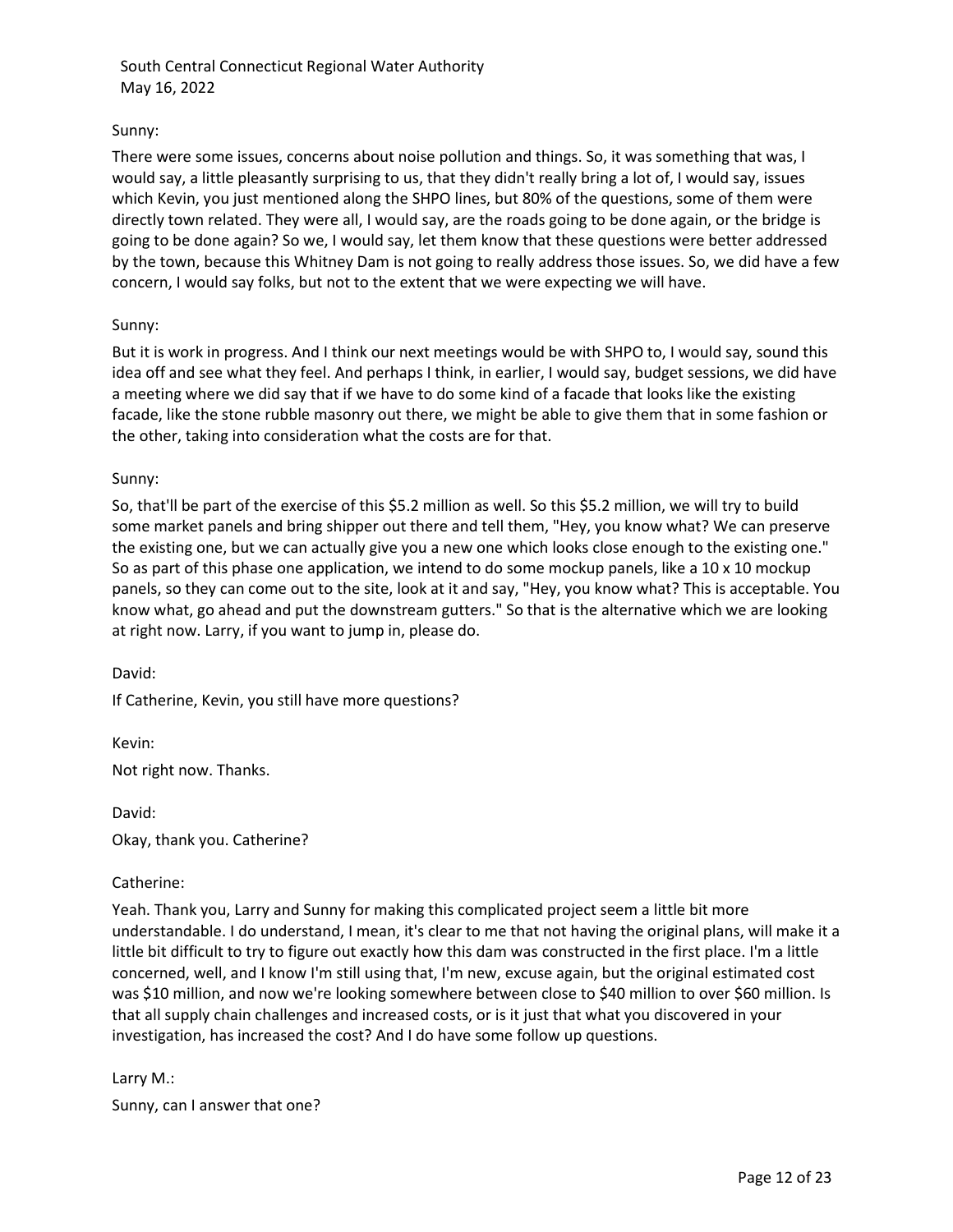# Sunny:

Yeah, please. I'm going to use the same excuse as Catherine did, that I'm new too.

## Larry M.:

So the \$10 million came out of two previous projects that were done in Connecticut, but in both projects, they weren't within the city, they were in more of a rural environment. And then also, they were allowed to drain the whole lake. So costs like that drive up the cost. Our cofferdam to one of the alternates that we picked is close to eight, \$9 million, just to build a temporary dam upstream so the people upstream could still have the same water surface they have today, but then we could still work on the dam.

## Larry M.:

So the original, back when we put the... We didn't think about all the environmental impacts and stuff, we're saying, "Okay, we got two dams in Connecticut, same year, or pretty close to the same thing that was built here in the 1860s. It should be the same cost." It's not the case, because of where we are situated, we have a treatment plant. Those other two dams didn't have treatment plants. So all of them had a lot more costs in the project.

## Catherine:

And do you anticipate any easing of the supply chain issues, and maybe some of these costs might go down in the next, well actually, maybe not by the time you start construction. Well, I don't know, construction starts in a couple of years. I mean, do you have any idea?

#### Larry M.:

No, no. Just like gas. Do you know when gas is going to come down? We have no idea. I know our supply chain for pipe is going crazy too. It's just going crazy. It takes a year to get a project on board to buy materials. I mean, it's so hard to schedule something like that. It's no longer an easy task. So yeah, we don't know.

# Sunny:

Kevin Just add to it. I think, we are also going through these funding requirements for DWSRF and WIFIA funding. And in the recent, I would say, a month or two with the Build A Better America Act, the BABA Act as they call it, the purchasing rules and the procurement, I would say, the legislation that is there, is much more stringent than earlier legislation. So that means raw materials onwards, anything you buy, they're going to require you to make in America, mine in America. So, we don't really see the cost really dropping any time, I would say, precipitously to help us. And this new legislation, which we are going to, the WIFIA itself has sent us request to support, express support from many of the utilities, to say that don't put such a stringent legislation, because the infrastructure needs to be improved, but you put in some legislation that requires right from mining to manufacturing to everything within a few years, we are not really geared for that kind of, I would say in two years, you're not going to have the entire China shifting up here, actually.

# Sunny:

So in the last week we have actually gotten request from WIFIA, the EPAs funding arm as such to actually express letters of support. The American Water Works Association has indicated to us to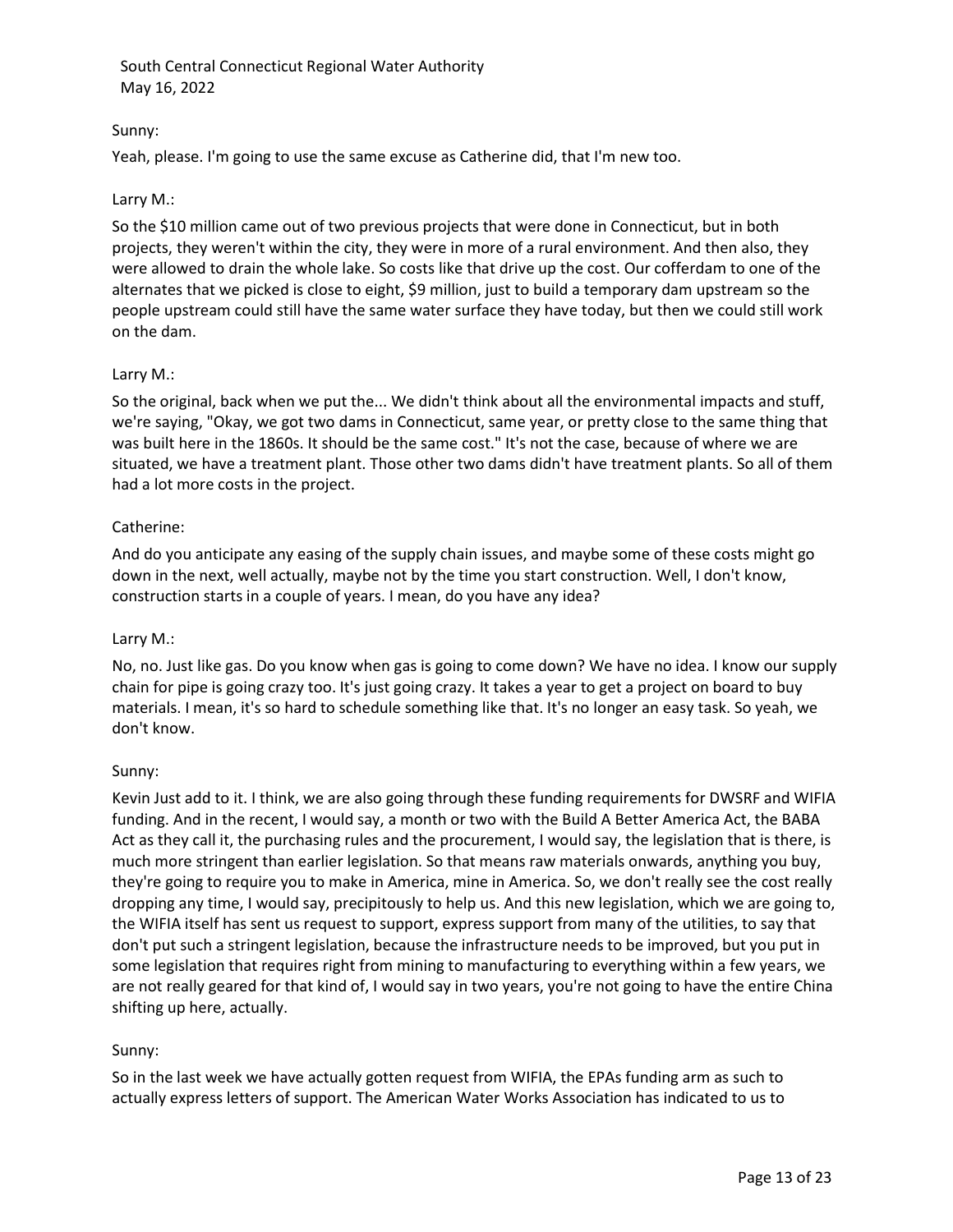express letters of support, saying that don't put stringent, I would say, requirements just because it's going to drive up the cost, and it will eventually delay the schedule as well. So going to your point, even though it's a long answer, I don't think we are going to see that kind of a drop happening in the next few years, because the amount of manufacturing in America to gear up, is going to be so huge, because a lot of these, I would say, supply chain is right now coming from, if you look at manholes, they come from India, if you look at some pipes, they come from China. So to even bring those factories here, it's going take a long time for us to, I would say, have that kind of a manufacturing base.

## Catherine:

Thank you for that.

## Larry:

Catherine, I would like to add on to a couple points that Larry and Sunny made. As we were considering the Whitney Dam in previous capital plan, five and 10 year capital plans, the assumption was that, that was a solid interior. And when they got into the design work, they found that it was this loose rubble that Larry Marsik mentioned. So that has been a contributor into the escalating cost of moving forward on the dam project. So there was a factor there that we were not aware of.

## Larry:

Secondly, to Kevin's point, the individuals that are most actively concerned about this project, some of them are the same ones that were deeply involved in the construction of the Whitney Water Treatment Plant. And I don't know if anybody on the board was here when that happened, but Tony will remember that there was an active community group that provided input all along the way as the Whitney Water Treatment Plant was being constructed. And some of their input did increase the cost, but they have an expectation that they all have at least some input, or at least have the opportunity to voice their concerns. Now that said, we can obviously make the decision to not take into account all of their conduct, but these people do have an expectation of some sort of involvement just based on past history.

Catherine:

Thank you, Larry.

David:

Suzanne.

Suzanne:

Thanks, David. And thanks everybody for the information. Couple of questions. I know that you had a thumbnail estimate based on a previous dam, the other two dams that you find somewhat irrelevant now. Are there any other projects going on in the state that you think are comparable to what we're doing right now or in surrounding states, and how much it's costing them to do it?

# Larry M.:

I don't have that information, but that's something that we can get.

Sunny: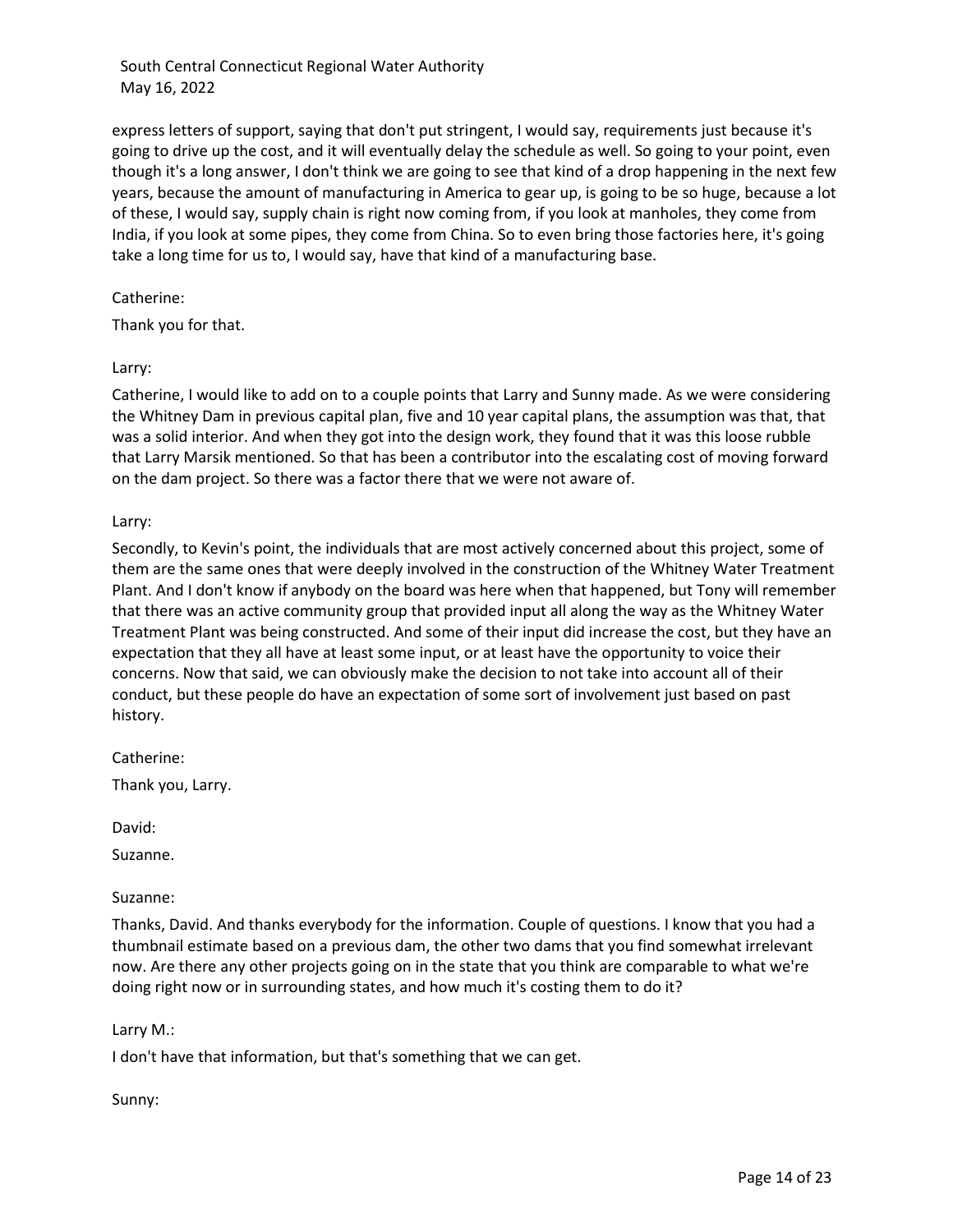Suzanne, that I think, we have looked at many dams. I think Larry actually did a lot of, I would say, research on the design end of it. I think we looked at all the other dams, not only I would say, in the state, we have had, I would say, a couple of experts who is part of the team who has been providing us a lot of technical input and cost optimization and design optimization, that if you want to expand on, I would say the gentleman who is helping us out, maybe that, I would say, not exactly on the cost, but on the design optimization and the approach we are taking a little bit.

## Suzanne:

But not necessarily current projects underway and understanding what they're going through to do it with costs?

## Sunny:

Yeah. I mean, Suzanne, not just on the dam, but we look at it overall, whether it's going to be resteel concrete, because predominantly this is going to be a reinforcing steel and concrete work, more so than anything else. So you're going to build a massive concrete upstream or downstream. And a lot of, I would say, general construction work. So we do have, I would say, a very decent idea, because those kind of works do keep going on across the state. And I think those numbers will dictate.

## Sunny:

And that's where the input comes in. Specifically dam wise, some geotech work, specialty might be required. And this grout work which Larry mentioned, is a specialty contractor work. And that's one of the reasons why we want to explore the grout to see whether... Because at this point of time, that grout is a very, I would say, black hole at this point. We are not sure exactly how much of grout would be required and what kind of grouting operations would be required. And that's where we have this elements of two million there, because that is something, a beast, that we can't quantify at this time.

#### Suzanne:

My next question is, I thought I understood that the downstream building of the dam with a somewhat appealing facade, was the direction that we were going. And is that the downstream concrete buttress, or is that something-

Sunny:

Right.

Larry M.:

Yes.

Sunny:

Yes.

# Suzanne:

And I think I also heard you say that the original plan for what you were thinking, the costs are starting to get unmanageable. Therefore, you want to rethink the design to look at other alternatives, but that doesn't jive with what the chart is on the last slide about cost. So I think maybe I'm misunderstanding what you said.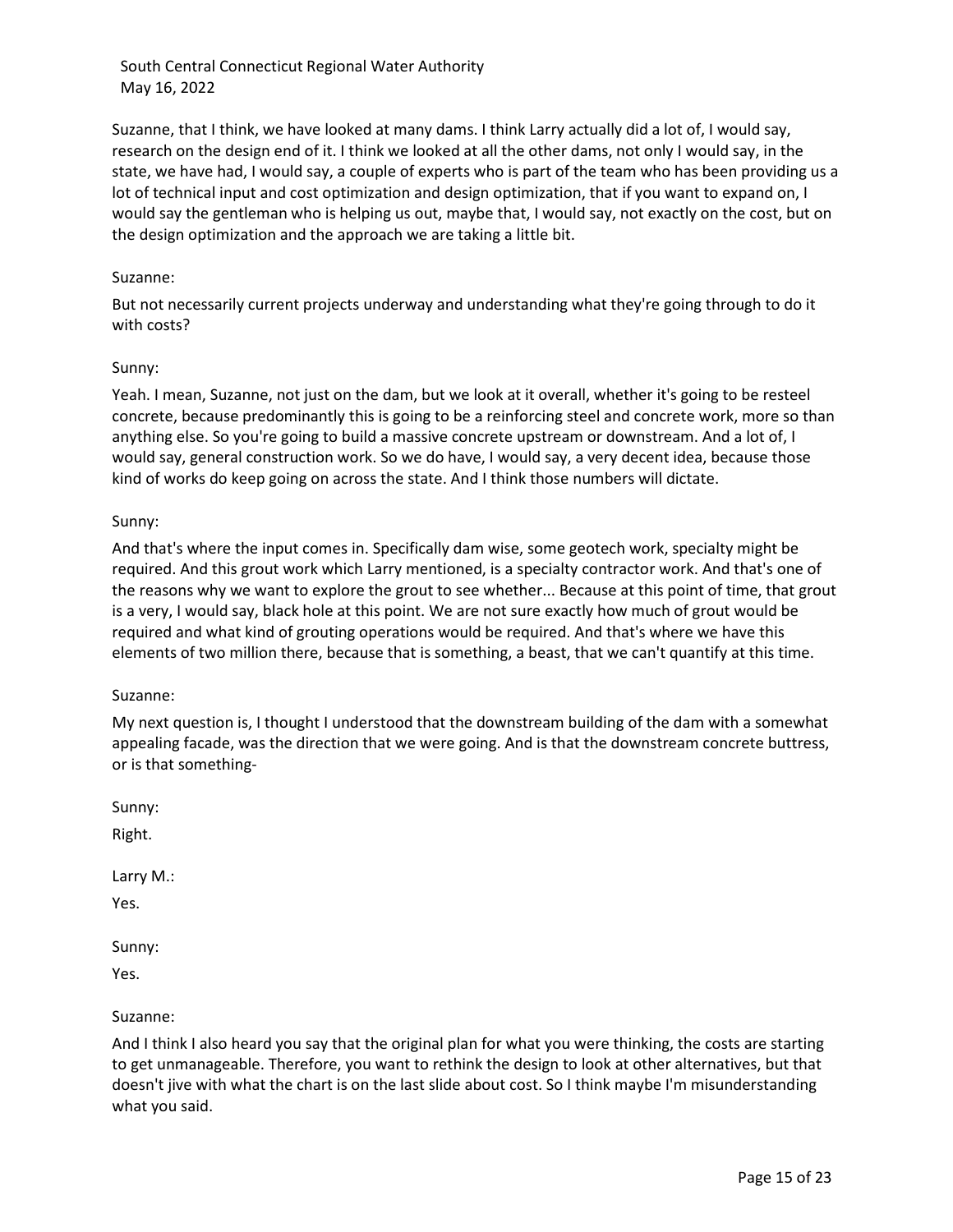# Sunny:

The original idea, when we actually relooked at the downstream buttress option with an artificial facade that reflects the existing facade, is the one that we are actually prioritizing as number one. So, the other option which was originally thought of say whatever, a year ago, was the one was an upstream option with the cofferdam along Davis Street. That is the more expensive option. In lieu of that, our number one option at this time is to look at the downstream option.

#### Suzanne:

So, why are we exploring all these other options at this stage of the game? Is this just a matter of process and protocol, or did something come up that made you change your perspective about your direction?

Sunny:

The six options that's listed out there?

#### Suzanne:

Yeah.

## Sunny:

The six options, I think it was part of the original whittling down of the 30 to six. But out of that, if you look at most of those options, we may not even pursue it. So it's there given as file listed six listed options, but those options have many different concerns. So effectively, we may be looking at only two options, and one is the upstream option with the Davis Street cofferdam. And the second option, which is our ideal option, would be the downstream one. The other four options are there, they're all modifications of the upstream option. As Larry said, it's not entirely completely different options.

#### Sunny:

It is just the upstream dam could be right adjacent to the existing dam, or the upstream dam could be a little bit, I would say, two feet farther away from the existing dam. So those are all modifications of the upstream version, but not necessarily brand new ones. So if you look at the upstream option as one single option A, and the downstream option as one single option B, ye has sub options. So ye has A1, 2, 3, 4, and B is just one option. So out of the six options, most of the upstream options, you can just club them into upstream and there'll be different variations of doing it. So effectively, we have only two trees. One is the downstream, and one is the upstream.

#### Suzanne:

Okay. So when you present it to the board, the downstream option in a previous presentation, it really was not the plan. It was an option of a plan, and you weren't done planning yet, is that correct?

#### Sunny:

Even during the board presentations, when we look at the budgets, we actually took only the downstream option as our ideal option. But the ideal option has a huge bottleneck with regard to SHPOs approval. That is a bottleneck we are not sure how we are going to satisfy and suffice, I would say their interests, their check boxes of what they're going to make us to do. Our ideal option would be the downstream. And even the budgets are actually budgeted for the next four to five years based on the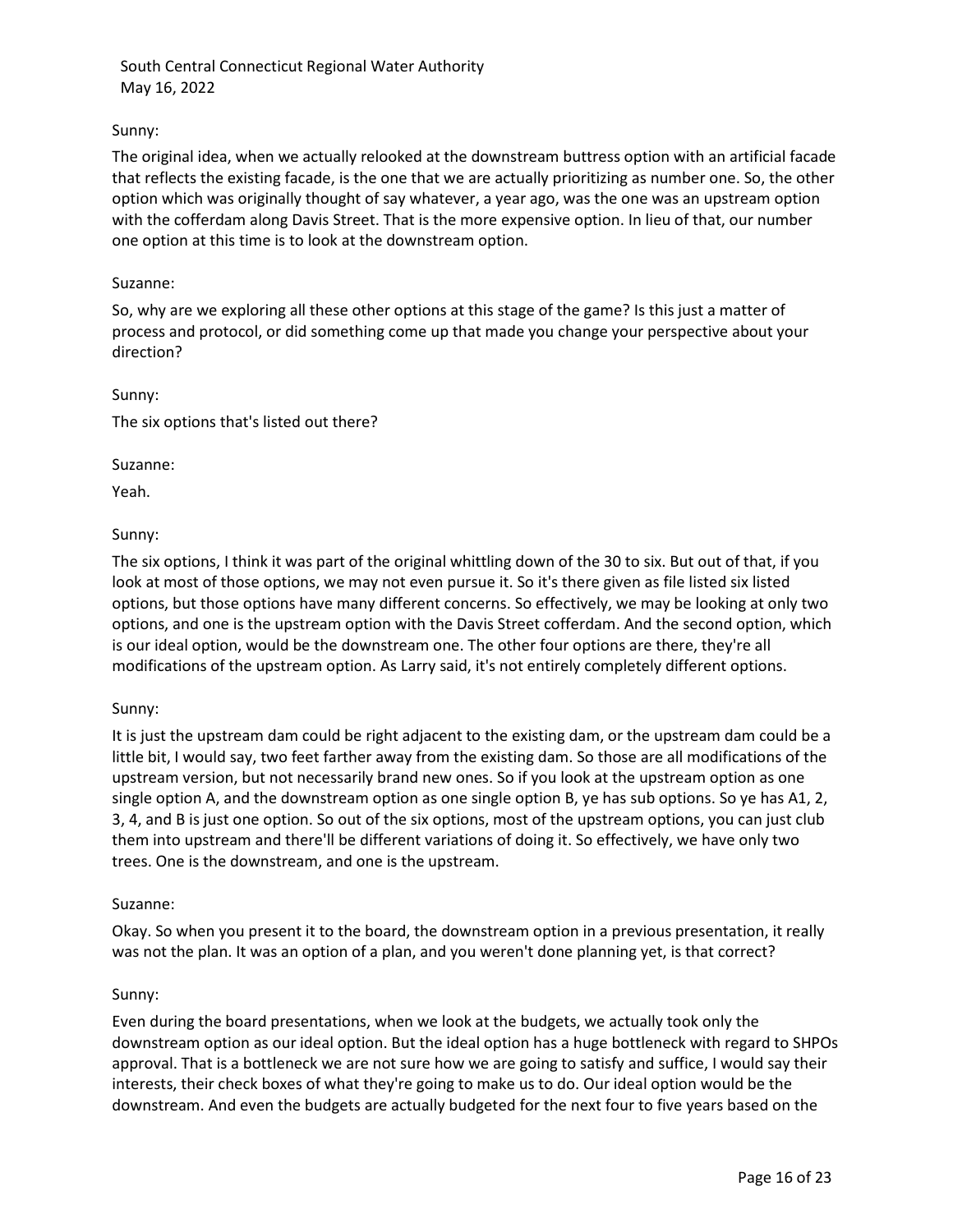downstream option. So that's the ideal option we presented during our budget presentations as well. Even now it exists as our top option, but if they don't really allow us to do it, then we have a default of upstream.

## Suzanne:

Okay, which leads us back to Kevin's question about SHPOs impact on our decision making.

Sunny:

Correct.

## Suzanne:

Right. And okay, that's interesting. And as an authority, well, we can talk about that offline. Another question, just a little different is, we always have contingency in our costs in the \$5.9 million that you're asking for not to exceed. Is there anything that's a contingency if these estimated costs or the 5.52 doesn't come in as you expect?

Sunny:

Right. This 5.52 is almost design fees related stuff. So I don't think there's any contingencies kept in it. If you look at the \$38 million that you presented for the construction, that includes a 30% contingency in it. So this one, the only contingency, if you want to call it a contingency, would be the \$2 million we have kept for the grout, which we may or may not use it. So if you knock off that out of 5.52, if you knock off the two, technically the design fee will be around, say 3.52.

Suzanne:

And what's the RWA \$400,000 in fees?

Sunny:

Typically, our internal costing for both the design and construction, we calculate our early cost, and that becomes part of our budgets too.

Suzanne:

Okay. All right, thank you.

David:

That way we capitalize what would be operating expenses as salaries that are involved in the project. Is that right?

Sunny:

Correct.

David:

Okay.

Kevin: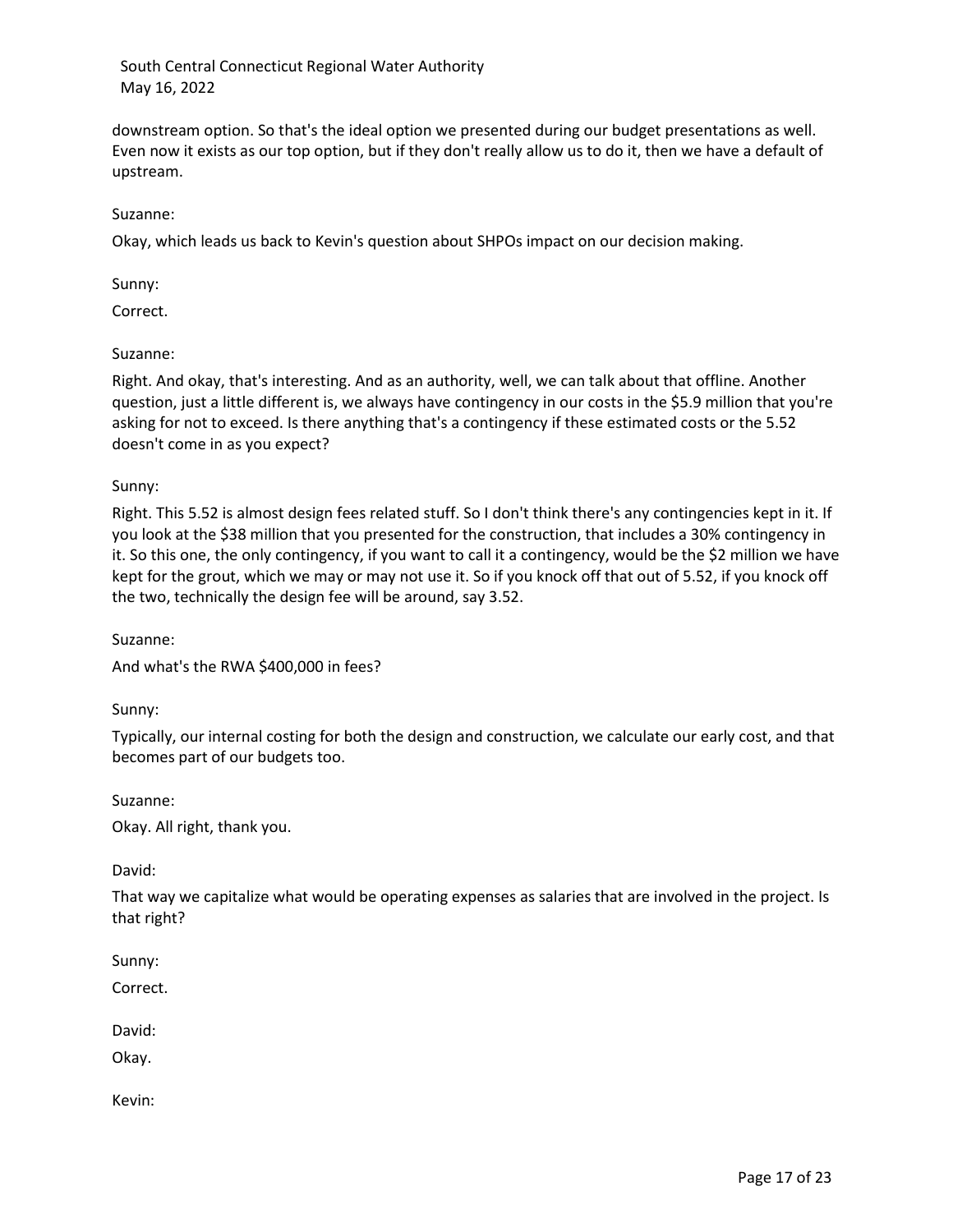David, I quite do have one follow up-

David:

Sure, Kevin.

# Kevin:

I do have one follow up question. Sorry. Yeah. And thank you again, Sunny and Larry and other members on the authority, and those great questions. This might be more of an academic question at this point, but Suzanne's question had reminded me that we had seen a potential option at one of the previous meetings in the recent past, and that's the preferred one, because it looks nicer. I'm just paraphrasing, but this is my understanding. So that's the preferred one, because it looks nicer and that's the one that maybe SHPO and the neighborhood is going to like, and it keeps the traditional architecture look and feel of the dam, but what policies or procedures are in place. And I know that everyone involved in designing this, is one of the top people in the profession, including Larry with his dam experience, but what is the policy and procedure if there is one in place that prevents some type of bias, because we're starting off with an idea that this is the one we like the best.

# Kevin:

And I'm not saying that this happens intentionally or even unintentionally, but do we back into this final answer, because this is the one we started off liking the best? Or how do you, during your process, make sure that the bias of the one that we like the best, or we think we like the best, doesn't just by default become the one that is presented. Is there a procedure in place that helps knock out the biases or eliminates those biases?

# Sunny:

Absolutely. I think, normally during the design process, typically it's looked at for structural issues, it's looked at for seepage issues. So the fundamental ideas that drive any of these options, would be to address the structural challenges, the hydraulic and hydrologic challenges, so geotechnical challenges and the constructability challenges. The architectural facade is something that we will have to take into account, and that's one of the reasons when Larry mentioned that the interactions with the community members will happen, but they're going to address issues related to most of the other issues, but the design itself will be driven by the soundness of design to address future floods, climate change issues, seepage, structural stability, and things of that sort.

# Sunny:

So that will be the fundamental design parameters for any design project or any engineering project. And they're not going to change for this one as well. So sound engineering would be the process upon which the alternative will be selected. And even looking at this downstream option, this is the best sound design engineering alternative, even when we looked at earlier than two, three years ago. But unfortunately, the architectural portions of it, took a precedence. And we had to walk away from this alternative, even though it provided one of the best alternatives for design. So in terms to answer your question, for any engineering and design related issues for extending the life cycle of a dam for addressing any climate change, flood related, hydraulic, hydrologic, the downstream would be the better option of all the other options.

# Sunny: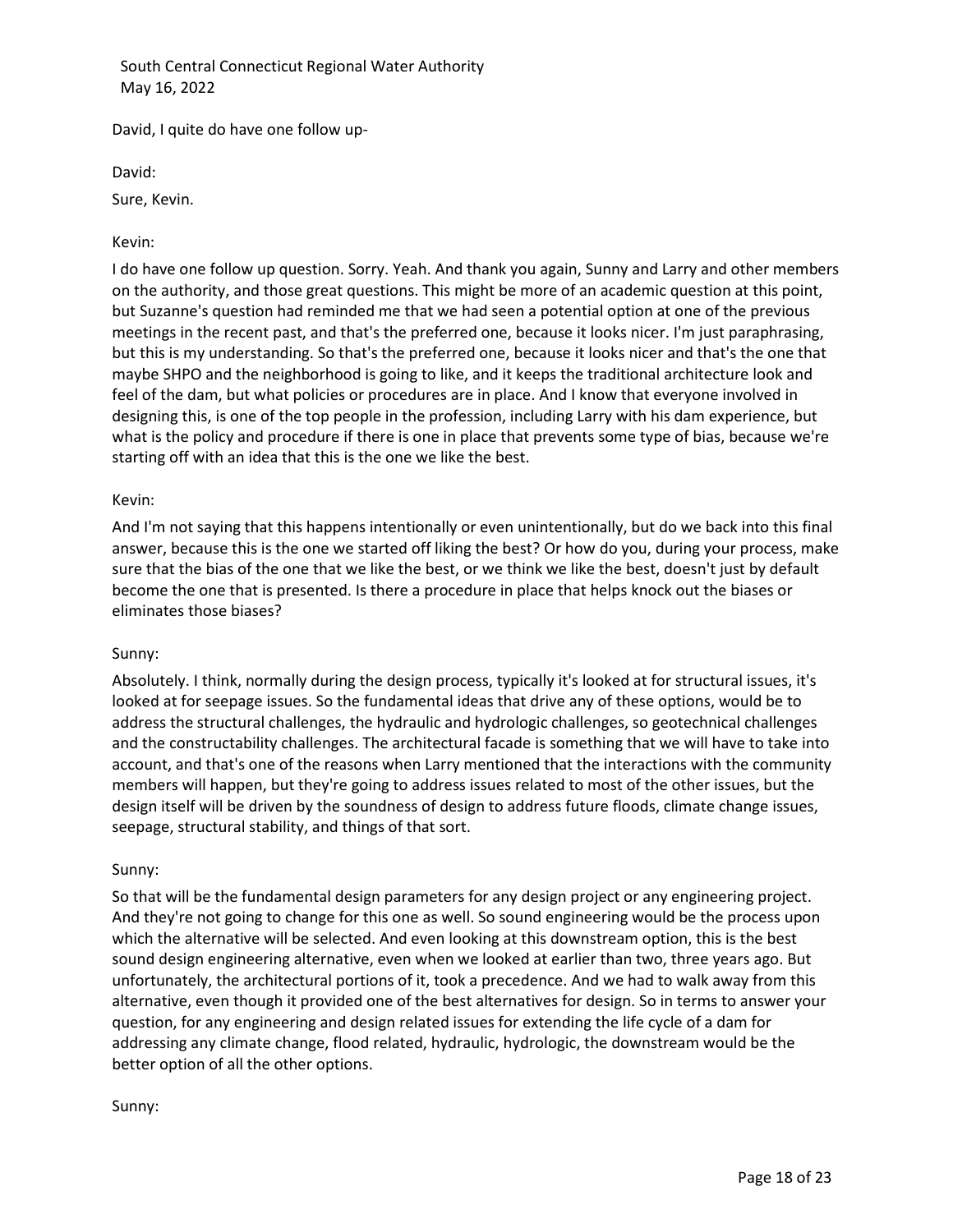The only disadvantage in this case, would've been the facade. So in every way, this actually check boxes every other alternative in actually helping the environment, because we don't really have to lower the upper basin in that much. It helps out in many different ways, the construction can be reduced. So if you look at it holistically, it actually ticks off many boxes. The only negative with this option was the SHPO itself. So that's the procedure that's going to govern where the design and engineering are going to be guided by design and engineering, what's the right structural stability providing option, what's the best for hydraulics of it, rather than anything else. So in that way too, Kevin, I think this is the best option out there.

Kevin:

Okay. Thank you.

## Suzanne:

It certainly speaks to making sure that we get SHPO on board with whatever we're doing. And I don't know what that takes and how involved that is. I have just one last question also. Is there any reason why we're going for an approval of 5.5 rather than a 3.5 with a \$2 million alternative? I just want to make sure that the project for design doesn't exceed the 3.5 if in fact we don't do any grouting trial.

## Sunny:

The reason why we are asking for 5.52 is because we just wanted to have it, because sometimes, if we are able to fine tune the design based on how the grout trail program runs, we will have to fine tune the design. So that's the reason why we are asking it, because otherwise we'll have to come back again and then there'll be a stop in the design. Go ahead.

#### Suzanne:

Sunny, I'm sorry to interrupt you. I don't mean to not have the \$2 million in there, but if we don't need to do the grout trial program, what I don't want to see is the design end up turning out to be \$4.5 million, because you had a, do not exceed a 5.5.

#### Sunny:

At this point of time, I think we are confident that we should be able to complete the design at 3.52, including the 1.9 we be already spent.

#### Suzanne:

So I guess, David, the question really is for us as an authority, was there not a reason to do this in a twostep? I don't mean two steps as do one now, do one later, but to say design for 3.325, and then \$2 million for the grounding, if needed.

#### David:

Well, that's what it does say, and we're relying on management to follow their normal course of business, which is to spend only what's necessary to spend. The guidance I've been given in unofficial conversations with RPB members is, make this once not twice, so don't come back if we decide we want to do the \$2 million for a separate one, but also, we will know, because we will get updates from management as to how this is progressing and whether they intend to spend that \$2 million to further what the alternatives are, and explorations that they may or may not need.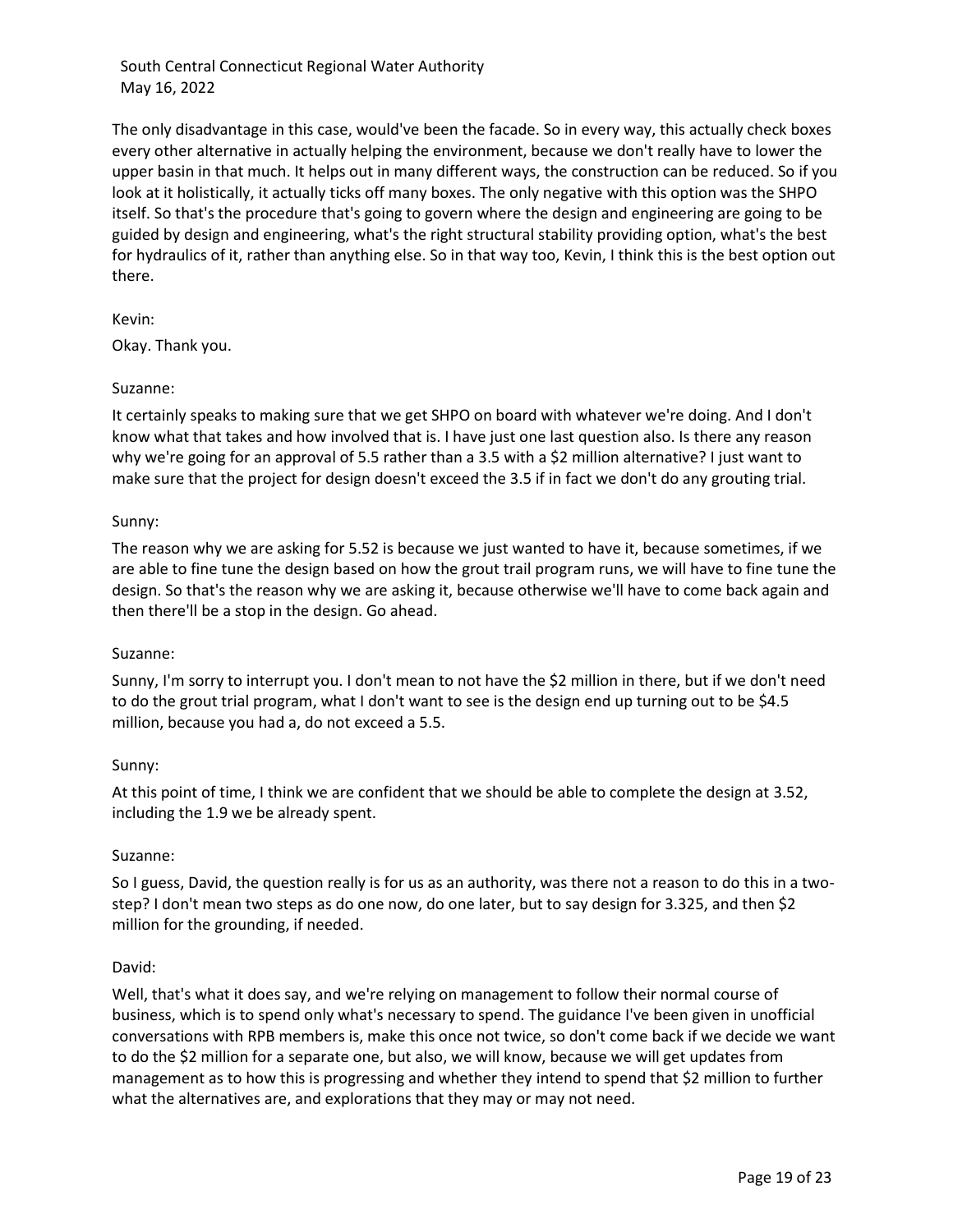# Suzanne:

Right, I know, but I want to make sure we're saying the same thing. I'm not saying take out the grout trial for the \$2 million. I'm saying that we just talked about contingency and no need for contingency inside of planning in design, but really contingency is used for construction. So if there is no need for contingency, then we should be highly confident that our \$3.5 million is good for design, and that the \$2 million can be allocated to the grout program. So I feel like my concern is noted. And so, when we get to that point, and we can work under the 3.5, is what my expectation is, than if we don't have to do the grout trial.

## Larry:

Suzanne, are you suggesting that the \$2 million in essence be shown as a contingency to be allocated in the event design becomes a little bit more than expected and, or applied to grout to the grout trial?

## Suzanne:

I don't know that we have to do it that way, I'm just saying, what's going to prevent that from happening? I'm just asking that question, what's going to prevent you from spending \$5.5 million on design and not having a grout trial program in this? Nothing says \$2 million has to go to the grout trial program. That's just what you're sharing with us, but it's a big number. Am I not being confusing?

## David:

I don't think you're being confusing. I think as a board, we've always understood the authority spends only what they need to spend and not more. And I think by highlighting it and bringing it to our attention, it's certainly something that we're going to keep more of an eye on that we might have otherwise. But I don't know that we've often tied management's hands in a way that says, "Well, it's almost contingency. You pretty much have to come back to us if you're going to spend more than that." We're saying we expect the design to come in around \$3.5 million, and we're highlighting that now. It always was part of the project in my mind, but we're just highlighting it now. And if it does come in at four, four and a half million dollars and they didn't do the grout testing, then there'll be an explanation for that.

#### Suzanne:

That's a margin for error. That's big.

# Rochelle:

If I could just make a comment, we do report quarterly on projects, both to the authority as well as to even the RPB Finance Committee on RPB approved projects.

#### Suzanne:

I understand that. And there's no question in my mind that everybody at RWA is going to do their very best to keep costs under control and do all that kind of stuff. But we have a process here, we're saying not to exceed \$5.5 million. So I think we're serious about not to exceed \$5.5 million. However, of that \$2 million is for grouting. So really what we're talking about is a not to exceed for 3.5 for the planning. So in my opinion, that's what the planning should turn out to be, but everybody else is like, "Well, but if it goes to 4.5, because that's the way it goes, that's the way it goes." And that sounds a little loose for us.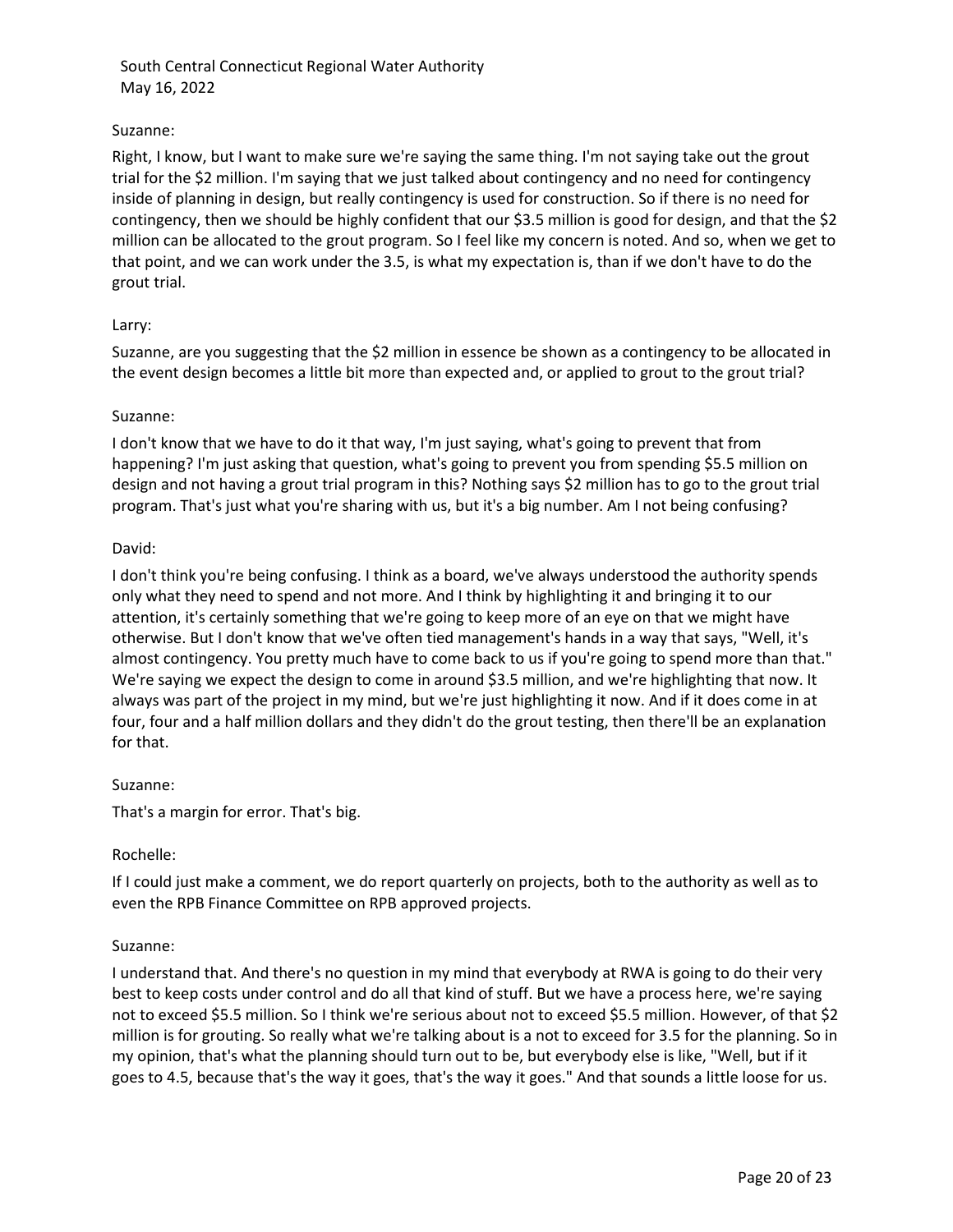# Catherine:

I would agree with Suzanne, that it is a large margin of error. I do think that this project given the lack of understanding or complete knowledge of what exactly is inside that dam, look, I did this kitchen renovation where, when they opened up the walls, we learned more. So I understand the concept that there may be a need for some wiggle room, but I also do understand that say, if we go from 3.5 to 4.5, that's a 30% increase and that's a big swing, I would just say. So I don't disagree with Suzanne's concern. I don't know how we cap the, do not to, not to exceed number, and address whether or not we're going to do the grouting as necessary. Or actually, it's a grout trial, it's not even the... That's a lot of money.

## Suzanne:

Well, it's a lot of money inside the 5.5 not to exceed. So that's why I'm concerned, is that A, we don't know that it's necessary. And B, I know we don't want to come back for it, and I get it, so keep it in there, but really what we're talking about is two things here. We're talking about not to exceed in the plan of 3.5 [inaudible 01:08:45] 20, and not to exceed the grout trial program of \$2 million. And that's why I asked about contingency and planning, because I agree with what Catherine just said and what I'm sure everybody who has built anything knows in terms of design process, is that you can discover things and say, "Oh, well we want to now test X, Y, and Z, which we didn't think we had to test before, before finalizing our plan, because we discovered what's behind the wall, behind the stove." So at the end of the day, I understand that, but that's why I asked about contingencies. So I just would like to understand, is it our expectation that the plan will not exceed 3.5?

## David:

That's my expectation. And if it does, I think we will have to have an explanation. To take one item, if it costs more than \$200,000 to get the contractors in early, maybe they won't do the \$50,000 fee that was mentioned, maybe it'd be a little bit more. I would think that we would be given an explanation when we get our updates on the project that, "Gee, an aspect of this cost a little bit more." But we don't want to slow things down, we want them to continue going. And quite frankly, other than the size, this is no different than any other project we've done. I do understand the dollars get larger and therefore it's a little more scary, but I think the trust in management to do the right thing is still there in all of our projects, that all have this.

#### Suzanne:

Okay. All right. So as long as we understand that the \$2 million for the grout trial is not a contingency for the planning. It's not an overflow. Okay.

#### David:

All right. Good concern. Thank you for voicing that. Other concerns or questions among authority members? There are some motions in here, some regarding confidentiality, because of the nature of this, we didn't talk about the confidential items in the specific design areas, but certainly we know enough about them being on the authority. Is your pleasure to move forward with this and making an application under the expedited plan to the authority? In case we do this, they're planning a finance committee meeting for next week to report on its completeness.

#### Suzanne: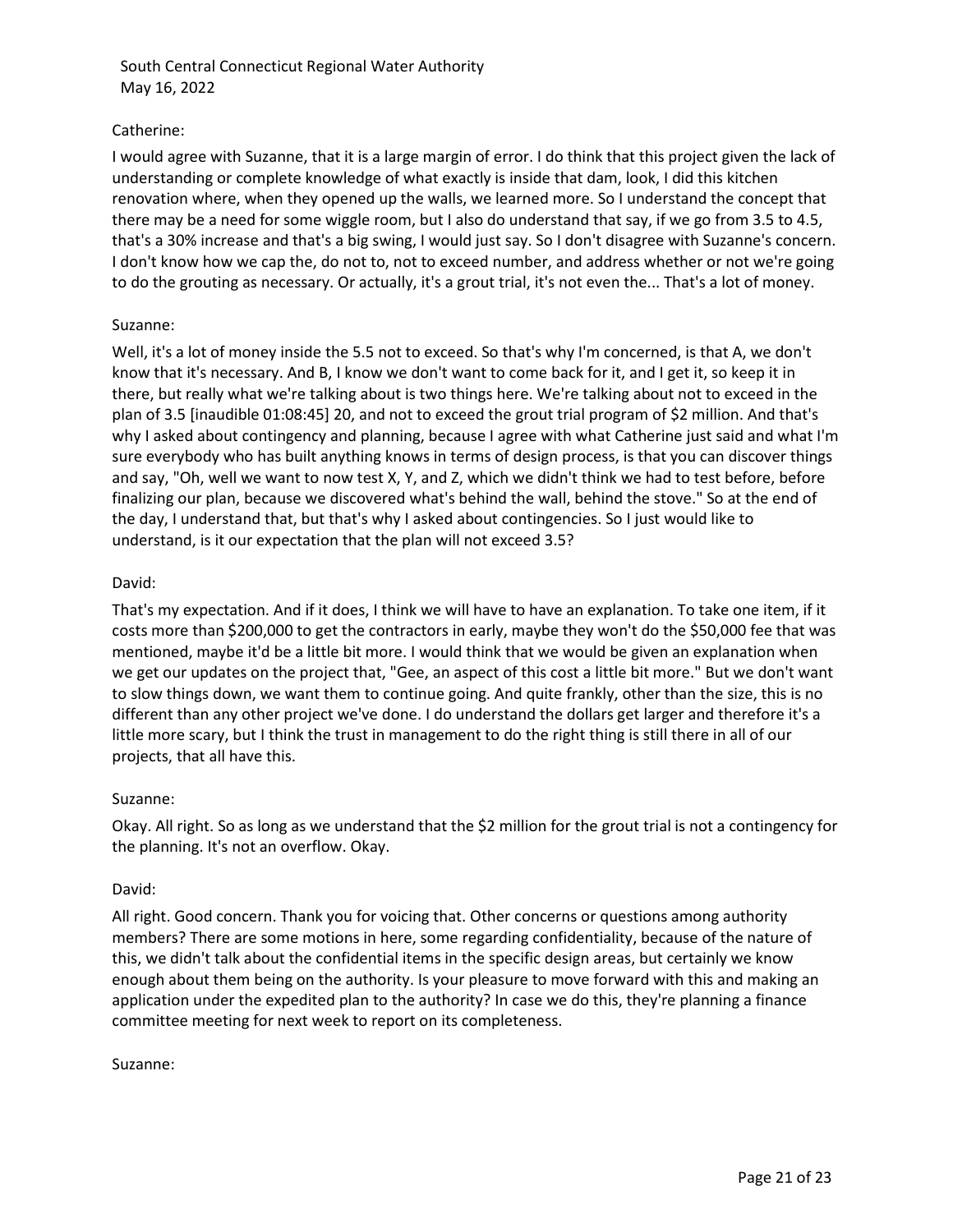I also don't want to throw a monkey wrench in the process, because I know you're looking to move forward, but I do think I remember, because I was a part of the expediting plan, was really more for projects that were highly predictable, not complicated, not with a lot of unseen, whatever. So are we comfortable that this project meets those standards? Or am I not remembering that correctly? Who did I work on that with, Kevin, Tony?

David:

With me.

Suzanne:

It was you David, that's right.

## David:

Yes. Yeah. Yeah. Tony appointed you and I. I'm comfortable, and Mario is comfortable that it meets the criteria of that, because I've discussed this with him. And so is Tim Slocum, Chairman of Finance, to accommodate, because of the nature of the fact that we don't want the project to stop, we want to keep moving. And that has an emergency component to it if you will, although it's not really an emergency, I just don't think it makes sense to stop the planning on this, because it's critical.

Kevin:

And David, we also going to be submitting the CIS application at the May Authority Meeting. So we didn't want to have those applications bump into one another in essence.

David:

Right.

Speaker 12:

And I'll also add, I mean, this is just limited to design, so we thought that was more straight forward. We're not envisioning doing expedited process for the entire project or for the construction part of the project.

Suzanne:

Thank you, everybody.

David:

But for the size of this, it would be an ordinary project moving along within our own budgets, and not need to go forward. All right, other questions or comments? Good discussion today. Thank you.

Speaker 12:

David, there is a financing resolution also.

David:

Right. So there's a resolution regarding the application, regarding the confidentiality and regarding the financing. Would somebody like to make those as one motion approving this overall project?